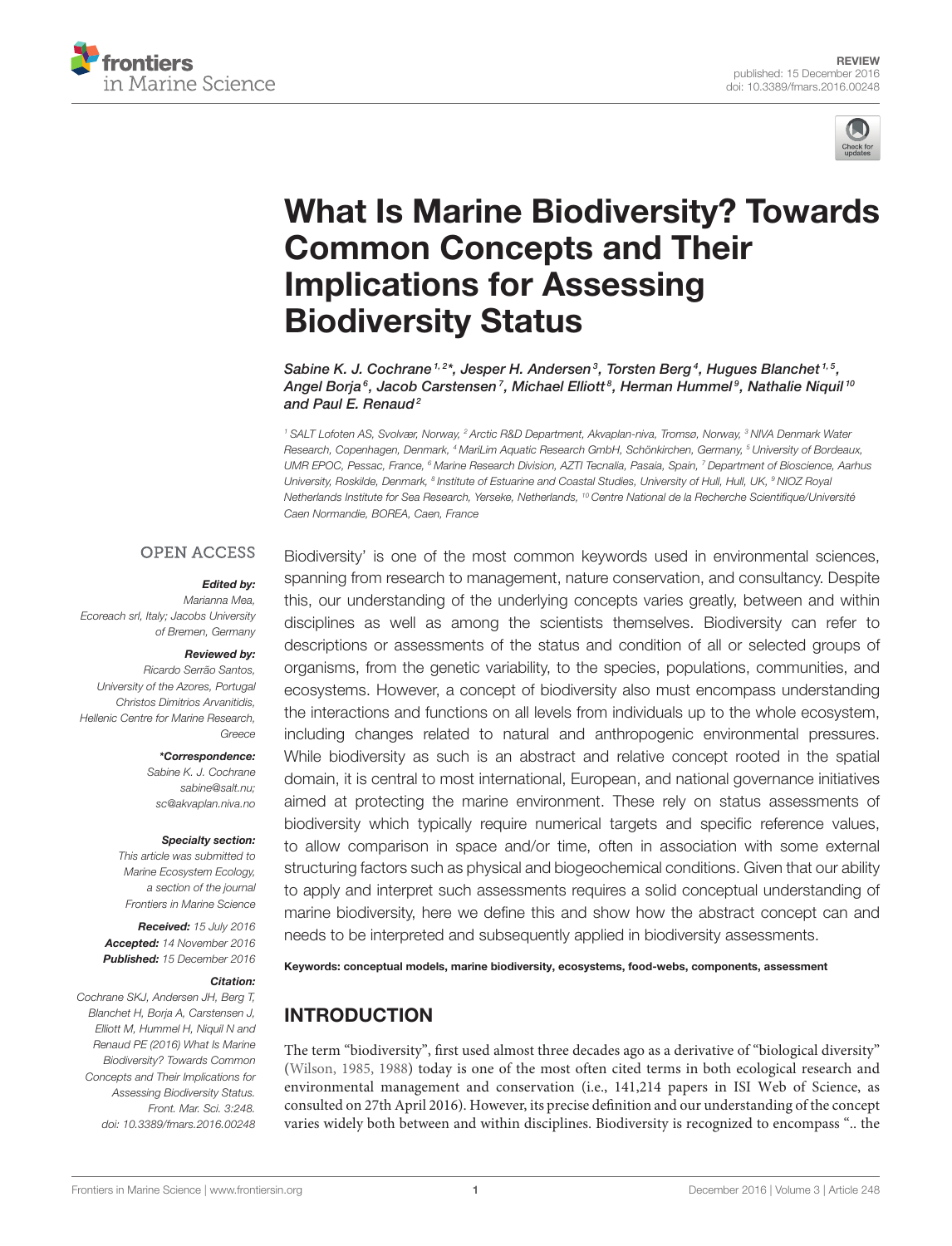variability among living organisms from all sources including, inter alia, terrestrial, marine, and other aquatic ecosystems and the ecological complexes of which they are part; this includes diversity within species, between species and of ecosystems." [\(CBD, 1992\)](#page-11-0). The elements of biodiversity are fundamental properties of an ecosystem, and, in the marine realm, these encompass all life forms, including the environments they inhabit, and at scales from genes and species to ecosystems (see [Wilson, 1988;](#page-13-1) [Boero, 2010\)](#page-11-1). Biodiversity can be described as an abstract aggregated property of those ecosystem components [\(Bengtsson, 1998\)](#page-11-2) and can relate to the structure or function of the community where structure relates to the system at one time whereas functioning relates to rate processes (Gray and Elliott, [2009\)](#page-12-0). The structural aspect is represented by the various marine life-forms, ranging from the smallest prokaryote to the largest mammal, and inhabiting some of the most extreme environments. These species exhibit a diversity that probably exceeds that found in terrestrial environments [\(Heip,](#page-12-1) [1998,](#page-12-1) [2003\)](#page-12-2). The functional aspect is represented by the relationships among and between these marine organisms and the environments they inhabit, and is defined in terms of rates of ecological processes [\(Strong et al., 2015\)](#page-13-2); most notably they include physiological processes, predator-prey relationships, trophic webs, competition, and resource partitioning. These functions vary on both temporal and spatial scales [\(Solan et al.,](#page-13-3) [2006\)](#page-13-3), and include some of the most important ecosystem services, including oxygen provisioning,  $CO<sub>2</sub>$  sequestration, and re-mineralization of nutrients [\(Duarte and Cebrian, 1996;](#page-11-3) [Costanza et al., 1997;](#page-11-4) [van den Belt and Costanza, 2012\)](#page-13-4). Both structural and functional elements contributing to biodiversity play a fundamental role in maintaining and defining healthy marine systems [\(Selig et al., 2013\)](#page-13-5).

In essence, the marine ecosystem is comprised of three interlinked processes [\(Gray and Elliott, 2009\)](#page-12-0). Firstly, the physico-chemical system creates a set of fundamental niches (most often the water column and substratum) which then are colonized by organisms according to their environmental tolerances—these may be termed environment-biology relationships. Secondly, the organisms interact with each other in, for example, predator-prey interactions, competition, recruitment, feeding, and mutualism—these are biologybiology relationships. Thirdly, the resulting ecology has the ability to complete the cycle with feedback loops and modify the physico-chemical system through bioturbation, space or material removal or change, bio-engineering, for example; these may be termed biology-environment relationships. Superimposed on these three systems are anthropogenic influences which then perturb the systems.

Human activities produce a range of pressures on marine systems, some of which may lead to irreversible changes (e.g., [deyoung et al., 2008;](#page-11-5) [Elliott et al., 2015\)](#page-11-6). This may have immediate consequences for patterns of biodiversity and consequently for the critical ecosystem services they provide [\(Costanza et al.,](#page-11-4) [1997,](#page-11-4) [2014;](#page-11-7) [De Groot et al., 2002,](#page-11-8) [2010\)](#page-11-9). Those ecosystem services can be grouped into provisioning, regulating, supporting and cultural ones which, after adding human complementary assets, in turn lead to societal benefits [\(Turner and Schaafsma,](#page-13-6) [2015\)](#page-13-6).

In this context, the European Marine Strategy Framework Directive (MSFD) requires Member States to achieve Good Environmental Status (GES) [\(European Commission, 2008\)](#page-11-10). The directive comprises 11 qualitative descriptors of GES, of which biological diversity is the first, but most if not all of the others can be considered to refer to some part of biodiversity in its broad sense, assuming we also consider habitats and their condition as being within the term; indeed it can be assumed that if the biodiversity descriptor has been satisfied then by definition all others are satisfactory and vice versa [\(Borja et al.,](#page-11-11) [2013\)](#page-11-11). In order to know whether the goal of GES has been achieved, an assessment needs to be performed that measures the current environmental status, hence this involves quantifying the abstract ecosystem feature biodiversity. For this, the European Commission has defined a number of GES criteria and indicators that represent and quantify various aspects of environmental status and biodiversity [\(European Commission, 2010\)](#page-11-12). The available indicators in Europe, for the MSFD implementation, have been recently collated [\(Teixeira et al., 2016\)](#page-13-7), and a method to select the most adequate has been proposed [\(Queiros et al.,](#page-12-3) [2016\)](#page-12-3). Then, some of them have been used in assessing the environmental status across regional seas [\(Uusitalo et al., 2016\)](#page-13-8).

It is axiomatic that one cannot manage a system unless it can be measured and those measures require to be SMART (Specific, Measurable, Achievable, Realistic, and Time-bounded) otherwise it is not possible to determine whether management has achieved the desired result [\(Elliott, 2011\)](#page-11-13). Hence the importance of quantitative indicators but these must be comparatively simple if they are to be operational [\(Rombouts et al., 2013;](#page-12-4) [Borja et al.,](#page-11-14) [2016\)](#page-11-14), although many of these overlap, and such redundancies can compromise the efficiency and accuracy of assessments [\(Berg et al., 2015\)](#page-11-15). The recent trend toward using long lists of indicators for an integrative assessment increases the risk of such overlaps [\(Teixeira et al., 2016\)](#page-13-7). There are many potential combinations of study approaches and thus, before compiling the indicators, any large-scale or comparative assessment of biodiversity first requires a unified approach and a workable conceptual understanding of biodiversity.

Given the inherent complexity of biodiversity and the services which the ecosystems provide as a consequence of their biodiversity (see, for example, [Heip, 2003;](#page-12-2) [Bartkowski et al.,](#page-11-16) [2015;](#page-11-16) [Farnsworth et al., 2015\)](#page-11-17), it is imperative to depict these into one or more simple conceptual models. There are many ways to view marine systems, depending on the questions asked, the management goals set and typically, as with any complex system, disaggregating the various levels of complexity allows us to better understand each of the components and their major interactions [\(Brooks et al., 2016\)](#page-11-18). Consequently, an assessment of biodiversity used to answer a specific question will benefit from a set of conceptual models which together represent the various aspects of biodiversity. Together, these models provide a multi-faceted view of biodiversity and help users to identify the necessary elements to include in an environmental assessment by focusing on the aspects of biodiversity most relevant to the specific question and goal.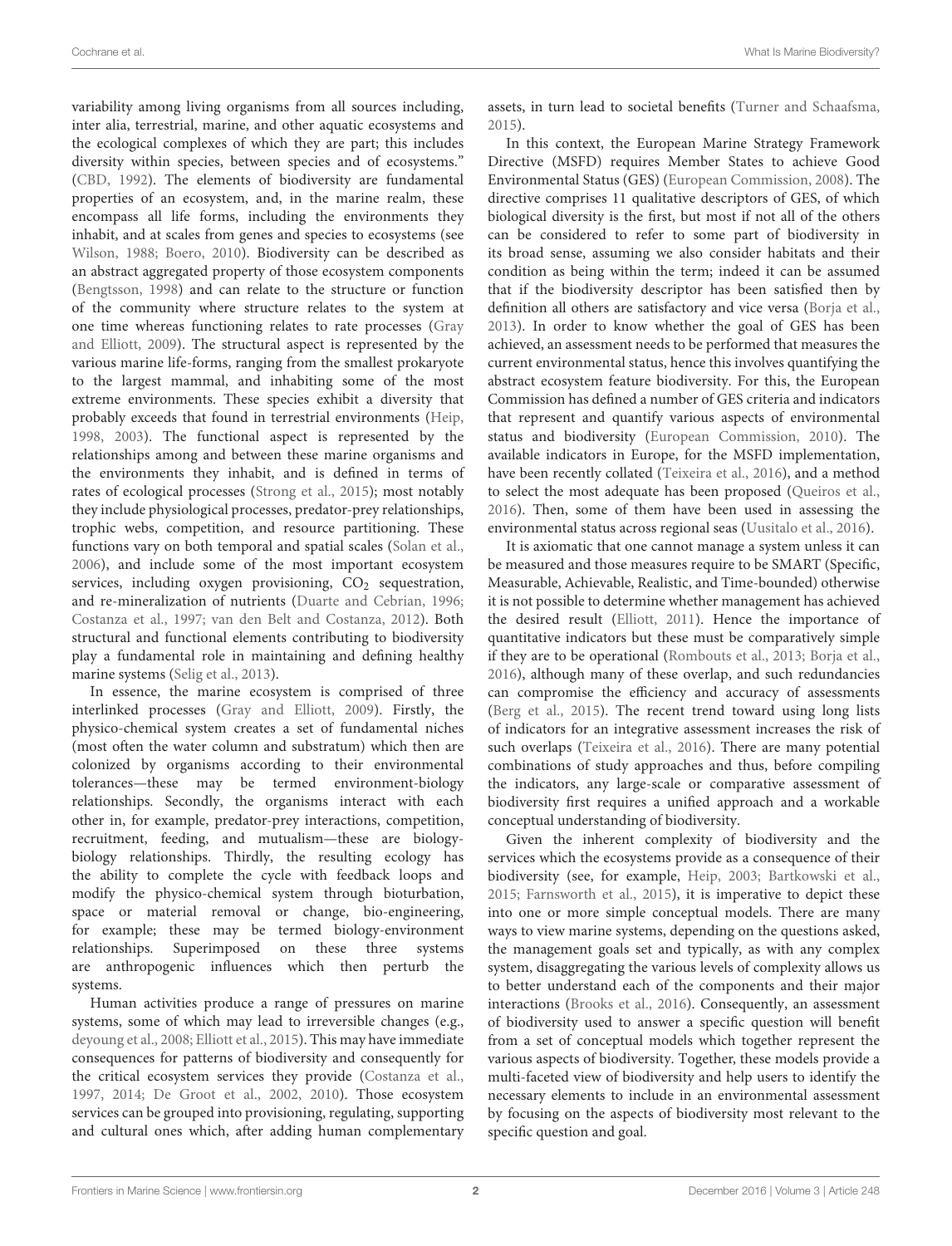A common conceptual framework on marine biodiversity is presented here to facilitate integrative assessment of environmental status and implementation of the relevant legislation. We present a context-driven, multi-faceted view on biodiversity that will enable selection of the appropriate assessment elements and indicators. The framework is required to implement and further develop policies and practice to maintain biodiversity in the context of the sustainable management of human activities.

## CONCEPTUAL VIEWS OF BIODIVERSITY

Marine biodiversity is an aggregation of highly inter-connected ecosystem components or features, encompassing all levels of biological organization from genes, species, populations to ecosystems, with the diversity of each level having structural and functional attributes (**[Table 1](#page-3-0)**). Further, marine biodiversity, or any of its components, can be assessed at various temporal or spatial scales. A conceptual model of marine biodiversity and its interpretation therefore depends on the questions being asked, which of the different components are emphasized, and the information and understanding available, especially of the connectivity and feedbacks in the system. By definition, this involves the implicit understanding that the components are all part of a larger and inter-linked system, where changes in one element inevitably will produce knock-on effects elsewhere [\(Gamfeldt et al., 2015\)](#page-12-5). These may be regarded as bottom-up processes, causing change from the cell to the ecosystem and from the physicochemical system to the landscape ("seascape") system. Similarly, they can be regarded as the responses in a top-down system focusing on the upper level (seascape and ecosystem) which is often the end-point of marine management and the focus of the current review. Accordingly, this review does not specifically address genetic, molecular, physiological, biochemical, population, and size-biomass-spectrum aspects of biodiversity [\(Zacharius and Roff, 2000;](#page-13-9) [Kenchington, 2003;](#page-12-6) [Palumbi, 2003;](#page-12-7) [Gray and Elliott, 2009\)](#page-12-0), as these are both intrinsic and implicit aspects within the concept of biodiversity, whichever viewpoint is emphasized. We thus specifically cover only the upper levels (**[Table 1](#page-3-0)**, bold entries), but retain the understanding of the multi-level complexity within these.

Hence modeling such a complex system with a view to marine management requires (i) pragmatic simplifications through disaggregation of the elements into various conceptual viewpoints, followed by (ii) a context-driven re-aggregation of the necessary components. We here provide three illustrative examples of such conceptual upper-level views on marine biodiversity, where the information retrieved is restricted to that relevant to the main focus, or viewpoint (**[Figure 1](#page-3-1)**). The first focuses on structural aspects using a classical taxonomic approach to biodiversity (structural taxonomic biodiversity). The second focuses on the functional aspects of biodiversity (functional ecosystem biodiversity), and the third illustrates food-webs as one of the most used types of a combined view on both structural and functional aspects of biodiversity (foodweb biodiversity). These examples only capture parts of the full complexity of biodiversity (**[Table 1](#page-3-0)**) but are the most commonly found in specific user-driven contexts.

### Structural Taxonomic Biodiversity

Since the establishment of the hierarchical system of binomial nomenclature [\(Linné, 1735\)](#page-12-8), a major focus of biological studies has been to categorize observed organisms into taxonomic units, and to describe new species as they are discovered. Quantitative taxonomic data sets are a useful tool in environmental assessments, with typical indicators being species (taxon) richness, and population abundance and biomass within a place, between areas or over time. This is especially important in nature conservation planning [\(Sarkar and Margules, 2002\)](#page-12-9), notably because habitat destruction is a major driver of species extinctions, particularly those with narrow distribution ranges [\(Pimm et al., 2014\)](#page-12-10), such that adequate knowledge of the structural taxonomic biodiversity of a particular area will help to preserve its endemic species. A taxonomic inventory and the associated habitats and their changes in space and time then becomes central to environmental impact assessments (Pearson and Rosenberg, [1978;](#page-12-11) [Olsgard and Gray, 1995;](#page-12-12) [Rosenberg et al.,](#page-12-13) [2001;](#page-12-13) [Borja et al., 2003\)](#page-11-19), studies of marine protected areas [\(Klein et al., 2015\)](#page-12-14) and the compliance with marine diversity and ecosystem health governance instruments such as the EC Habitats Directive (e.g., [Boyes and Elliott, 2014\)](#page-11-20).

The EU MSFD addresses biodiversity components within two main categories: (i) main species groups, and (ii) habitats and their associated communities (habitat diversity and mosaics) (see [Cochrane et al., 2010;](#page-11-21) [Hummel et al., 2015\)](#page-12-15). The main species-level groups include mammals, birds, fish, cephalopods, and reptiles. Within the marine habitats, watercolumn communities comprise pelagic microbes, phyto- and zooplankton, whereas seafloor communities encompass benthic micro, macro- and mega- fauna as well as primary producers such as seagrasses and macroalgae. In addition, other species such as those included under the European Union legislation or international conventions, charismatic or non-indigenous species and genetically distinct forms (varieties or subspecies) of native species may be included, depending on the particular assessment area and questions being addresses. In the MSFD, the categories for birds, fish, and mammals are further sub-divided into main functional categories, mostly based on their feeding and/or depth preferences (**[Table 2](#page-3-2)**). This, however, introduces a functional division into the otherwise purely structural view.

The predominant seabed and water column habitat types can effectively be characterized in terms of a pragmatic selection of the major categories under the European Nature Information System (EUNIS) scheme [\(Cochrane et al., 2010;](#page-11-21) [Galparsoro et al.,](#page-11-22) [2012,](#page-11-22) [2015\)](#page-12-16) (**[Table 3](#page-4-0)**). The biological communities associated with those habitats can then be addressed; thus extending the conceptual view from purely taxonomic entities to higher-level structural aggregations of taxa as part of their biotope (Olenin and Ducrotoy, [2006\)](#page-12-17) (**[Figure 2](#page-4-1)**). This structural view potentially omits the functional attributes or traits of the populations and communities associated with habitats although some of the structural attributes may be regarded as surrogates (proxies) for functional ones [\(Gray and Elliott, 2009\)](#page-12-0). For example,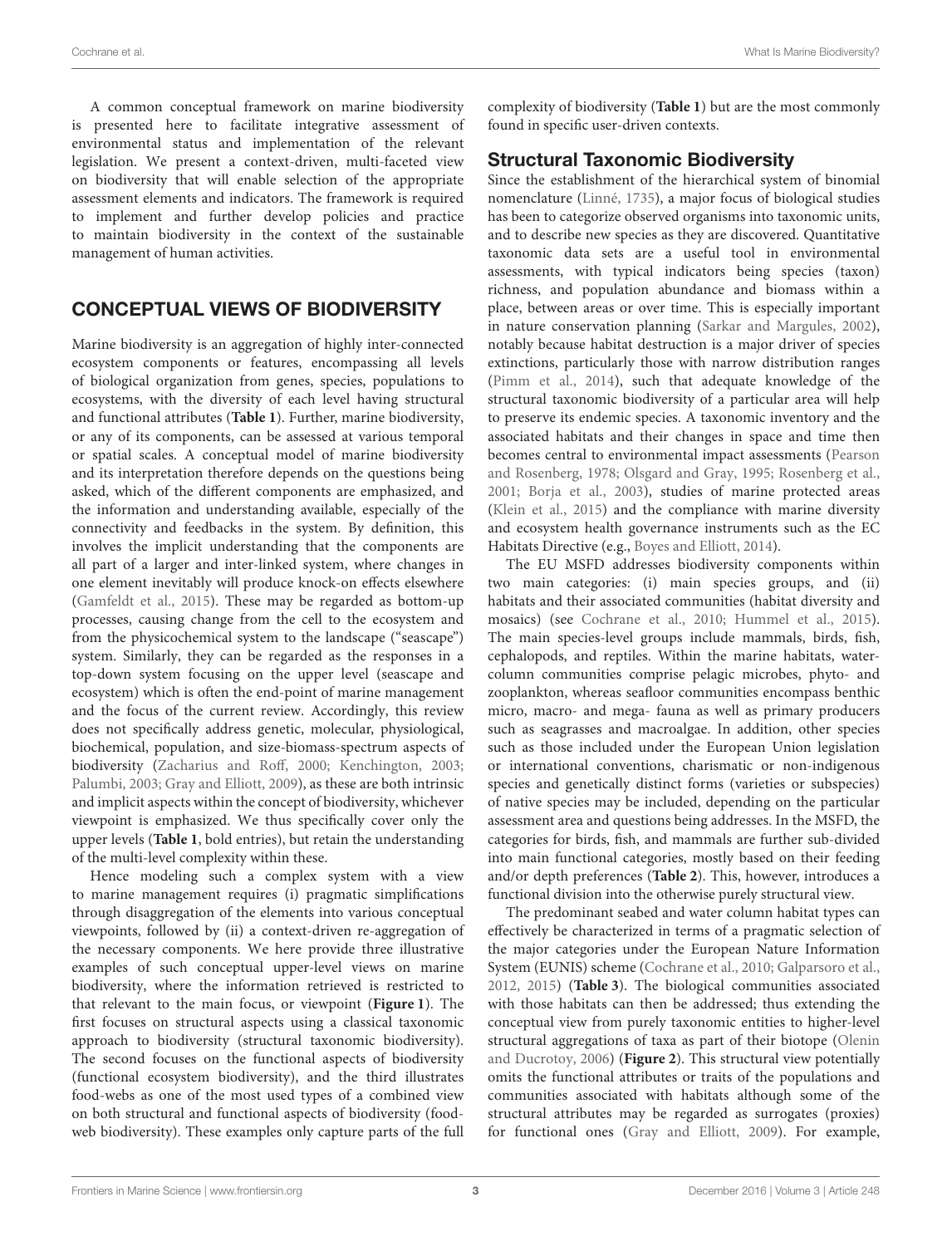| Level of biological<br>organization/compositional level | <b>Structural diversity</b>                                          | <b>Functional diversity</b>                                                                                            |  |
|---------------------------------------------------------|----------------------------------------------------------------------|------------------------------------------------------------------------------------------------------------------------|--|
| Genes-molecular                                         | Genetic structure, gene pool; molecular and<br>biochemical structure | Genetic variability over time, gene pool modification; biochemical<br>changes in space and time                        |  |
| Species-individual                                      | Morphological variability, size-biomass spectra                      | Physiological variability; environmental tolerance change; growth<br>variability                                       |  |
| Species-population                                      | Population structure, recruitment size, biomass<br>variability       | Population dynamics, production and productivity change;<br>intra-specific relationship changes                        |  |
| Community                                               | <b>Community composition</b>                                         | Inter-specific relationship changes; organism-habitat<br>variability; intra-habitat competition; food-web interactions |  |
| Ecosystem                                               | <b>Ecosystem structure</b>                                           | Ecosystem processes, predator-prey relationship changes,<br>inter-habitat competition                                  |  |
| Landscape type                                          | Habitat structure; seascape mosaic                                   | Physical-biota interaction variability in space and time;<br>changes to seascape mosaic in space and time              |  |

<span id="page-3-0"></span>TABLE 1 | Structural and functional biodiversity examples across levels of biological organization (topics focused on in the current paper in bold) (extensively modified from [Zacharius and Roff, 2000\)](#page-13-9).



<span id="page-3-1"></span>the benthic communities can be characterized in terms of proportional representations of different traits, feeding guilds, motility, burrowing activities etc. [\(Bremner et al., 2006a](#page-11-23)[,b;](#page-11-24) [Cochrane et al., 2012\)](#page-11-25) but these have not previously been the main focus of structural biodiversity; most methods have centered on the plethora of quantitative means of defining benthic community structure [\(Gray and Elliott, 2009\)](#page-12-0). However, recognizing and measuring functional diversity within the benthos also has become of increasing importance from a management perspective [\(Reiss et al., 2015\)](#page-12-18).

A high biodiversity, including species richness, may enhance ecosystem processes and promote long-term stability by buffering, or insuring, against environmental fluctuations (Yachi and Loreau, [1999;](#page-13-10) [Loreau, 2000\)](#page-12-19). Conversely, a loss of biodiversity may impair ecosystem functioning, and thus also

<span id="page-3-2"></span>TABLE 2 | Predominant functional and/or feeding groups within the main biodiversity components for application in assessment of motile biodiversity components.

| <b>Biodiversity component</b> | Ecotype                           |  |
|-------------------------------|-----------------------------------|--|
| Birds*                        | Offshore surface-feeding birds    |  |
|                               | Offshore pelagic-feeding birds    |  |
|                               | Inshore surface-feeding           |  |
|                               | Inshore pelagic-feeding birds     |  |
|                               | Intertidal benthic-feeding birds  |  |
|                               | Subtidal benthic-feeding birds    |  |
|                               | Ice-associated birds**            |  |
| Reptiles                      | Turtles                           |  |
| Mammals                       | <b>Toothed whales</b>             |  |
|                               | Baleen whales                     |  |
|                               | Seals                             |  |
|                               | Ice-associated mammals**          |  |
| Fish                          | Pelagic fish                      |  |
|                               | Demersal fish                     |  |
|                               | <b>Elasmobranchs</b>              |  |
|                               | Deep sea fish                     |  |
|                               | Coastal/anadromous fish           |  |
|                               | Ice-associated fish**             |  |
| Cephalopods                   | Coastal/shelf pelagic cephalopods |  |
|                               | Deep-sea pelagic cephalopods      |  |

\*Annex III of the MSFD refers to "seabirds"; this term is commonly used to distinguish certain types of marine birds (petrels, gannets, cormorants, skuas, gulls, terns, and auks) from water birds (waders, herons, egrets, ducks, geese, swans, divers, and grebes). To avoid possible confusion with this narrower use, the term "birds" is used here. The ecotypes for seabirds (offshore and inshore) are as used by the ICES Working Group on Seabird Ecology for assessment of trends in seabird populations [\(ICES, 2009\)](#page-12-20). \*\*Species which depend upon ice and ice-driven biological processes for habitat, shelter, reproduction or feeding for at least some parts of the year, or for parts of their life-cycle.

the services provided [\(Loreau and Hector, 2001\)](#page-12-21). At least in the marine realm, habitat structure obviously influences the number of niches available for colonization and thus can indicate the number of types (species, traits, etc.) which can be supported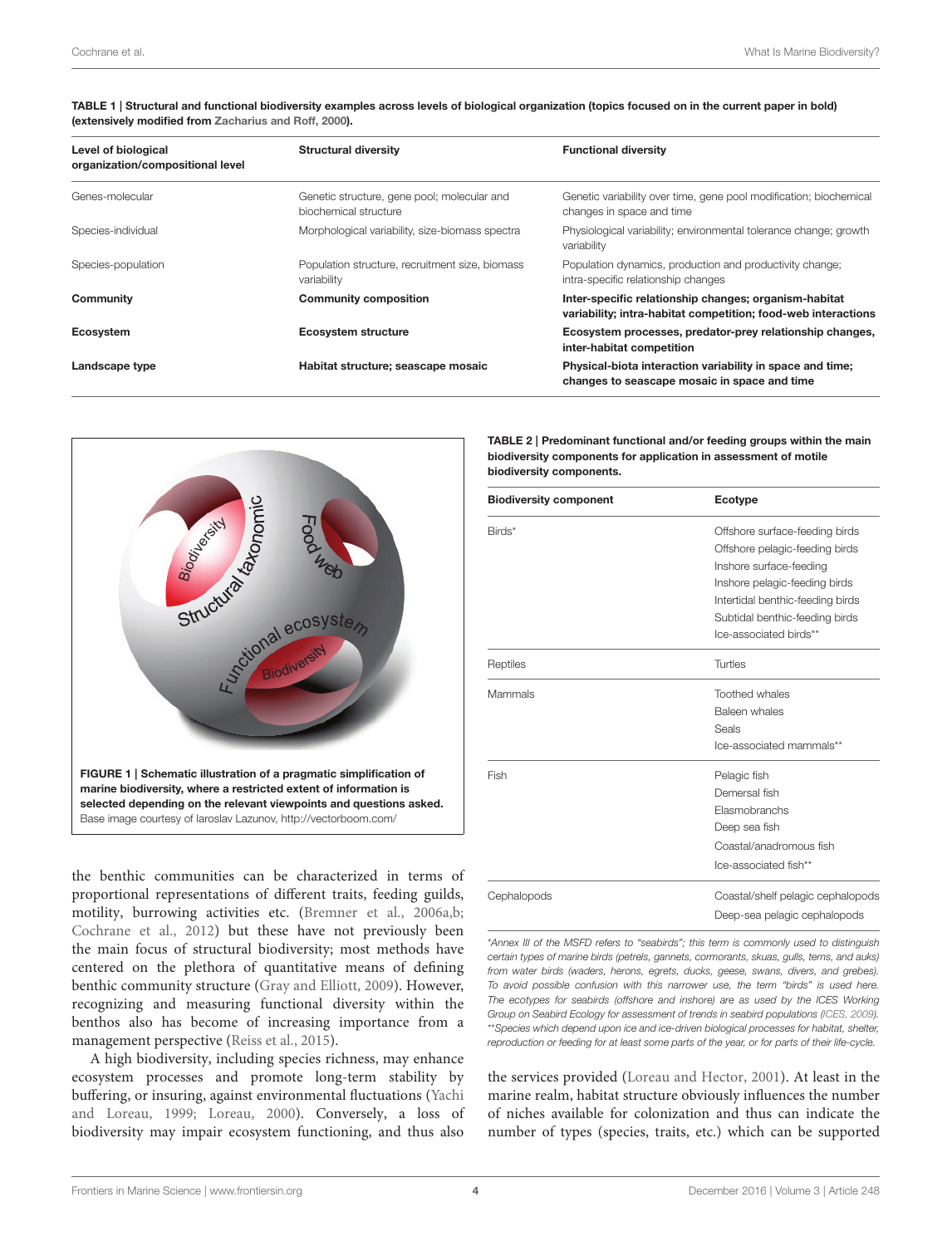#### <span id="page-4-0"></span>TABLE 3 | Predominant habitat types for application in assessment of Descriptor 1.

| Realm            | Predominant habitat type                   | Relationship to EUNIS <sup>1</sup> habitat classes                                                                 |
|------------------|--------------------------------------------|--------------------------------------------------------------------------------------------------------------------|
| Seabed habitats  | Littoral rock and biogenic reef            | $A1 + A2.7$                                                                                                        |
|                  | Littoral sediment                          | A2 (except A2.7)                                                                                                   |
|                  | Shallow sublittoral rock and biogenic reef | A3 + circalittoral habitats in A4, infralittoral & circalittoral biogenic reefs in A5.7                            |
|                  | Shallow sublittoral sediment               | Habitats in A5 (except A5.6) above wavebase (from 0 m down to about 50–70 m depth in Atlantic)                     |
|                  | Shelf sublittoral rock and biogenic reef   | Deep circalittoral habitats in A4 & A5.7                                                                           |
|                  | Shelf sublittoral sediment                 | Deep circalittoral habitats in A5 below wavebase (from about 50-70 m depth down to the shelf break in<br>Atlantic) |
|                  | Bathyal rock and biogenic reef             | A6.1 + A6.6 (bathyal zone $-\sim$ 200-1800 m in Atlantic)                                                          |
|                  | Bathyal sediment                           | $A6.2 + A6.3 + A6.4 + A6.6$ (bathyal zone $-\sim$ 200-1800 m in Atlantic)                                          |
|                  | Abyssal rock and biogenic reef             | A6.1 + A6.7 (abyssal zone $-\sim$ > 1800 m in Atlantic)                                                            |
|                  | Abyssal sediment                           | $A6.2 + A6.3 + A6.4 + A6.6$ (abyssal zone $-\sim$ > 1800 m in Atlantic)                                            |
| Pelagic habitats | Low salinity water (Baltic Sea)            | EUNIS pelagic classification not structured in suitable way for purpose here                                       |
|                  | Reduced salinity water (Black Sea)         |                                                                                                                    |
|                  | Estuarine water                            |                                                                                                                    |
|                  | Coastal water                              |                                                                                                                    |
|                  | Shelf water                                |                                                                                                                    |
|                  | Oceanic water                              |                                                                                                                    |
| Ice habitats     | Ice-associated habitats                    | A <sub>8</sub>                                                                                                     |

<sup>1</sup>EUNIS 200611 version used.

Outline depth ranges are given for Atlantic waters for the shallow, shelf, bathyal, and abyssal zones. The precise depth ranges vary between subregions and also in the Baltic, Mediterranean and Black Sea Regions.

<span id="page-4-1"></span>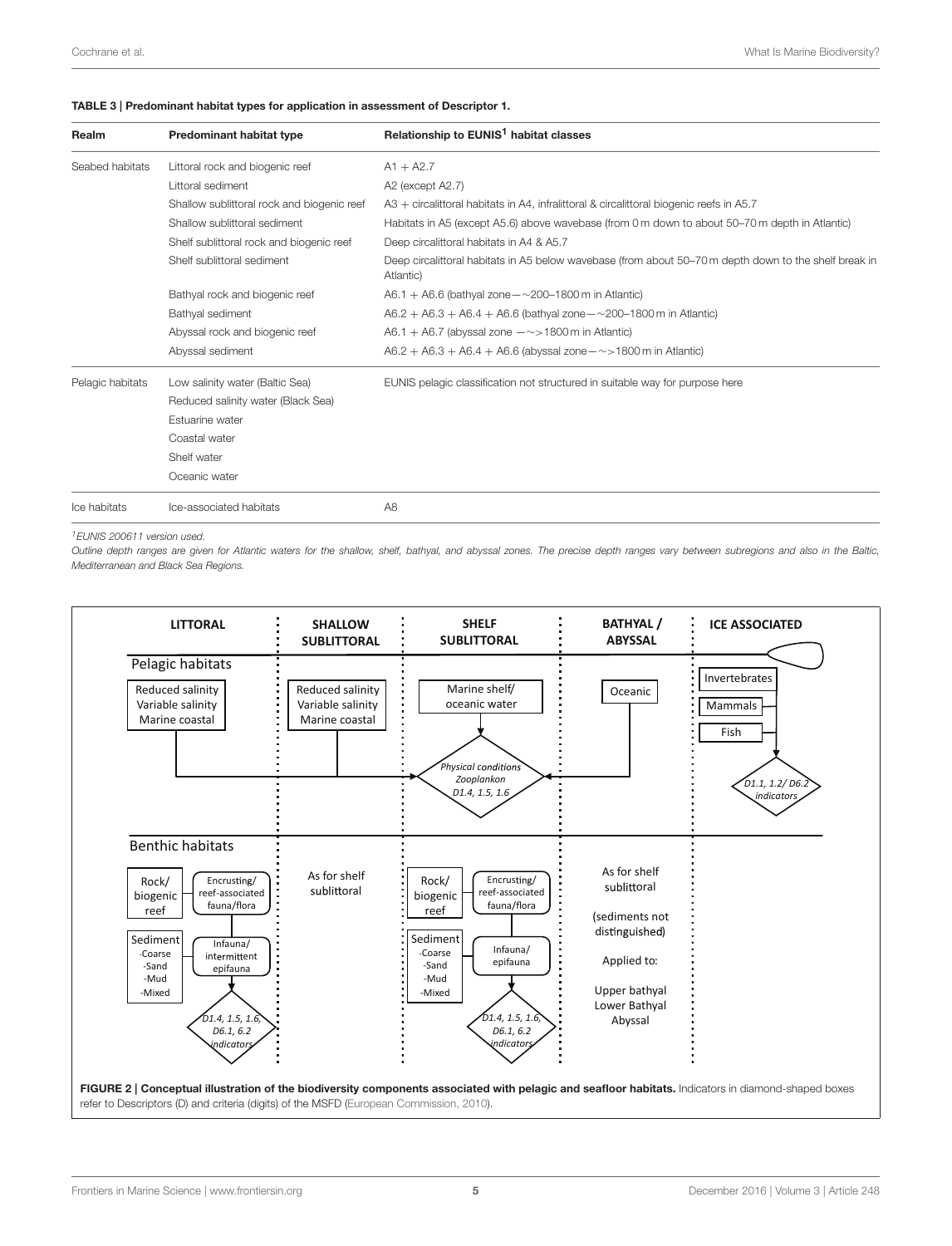within that habitat. Other community properties such as biomass and abundance are more dependent on ecological interactions such as predator-prey links and recruitment [\(Gray and Elliott,](#page-12-0) [2009\)](#page-12-0). This biodiversity-stability relation is complex as it firstly requires a clear definition of what is meant by ecosystem temporal (dynamic) stability and/or the ability to withstand change through resistance and resilience (see [McCann, 2000;](#page-12-22) [Tett et al., 2013\)](#page-13-11). Secondly, it requires understanding how biological diversity will enhance ecosystem stability [\(McCann,](#page-12-22) [2000;](#page-12-22) [Hooper et al., 2005;](#page-12-23) [Strong et al., 2015\)](#page-13-2). There is a wealth of theoretical and empirical data to support the contention that biodiversity (numbers of distinct species, but also functional diversity) enhances both ecosystem productivity and its resistance to perturbation (e.g., [Isbell et al., 2015a](#page-12-24)[,b;](#page-12-25) [Wang and Loreau, 2016\)](#page-13-12). Habitats and species diversity are intrinsically intertwined, and baseline diversity is highly variable. For example, species diversity in seagrass meadows is greater than in adjacent non-vegetated areas [\(Hemminga and Duarte,](#page-12-26) [2000\)](#page-12-26), but the lack of seagrass diversity makes these habitats more vulnerable to specific perturbations such as the Wasting disease and storms [\(Orth et al., 2006\)](#page-12-27). However, this is not always the case as some lower diversity ecosystems, such as estuaries, have a high resilience conferred by the high tolerances and adaptability of the component species, a feature termed environmental homeostasis [\(Elliott and Quintino, 2007\)](#page-11-26).

While structural taxonomic biodiversity may enhance ecosystem stability, it is not the structural biodiversity as such that causes stability, but the individual species and their role in the ecosystem. In order to understand which species or species groups are the major players within marine ecosystems and how they relate to the functioning of the ecosystem, the understanding of biodiversity would have less emphasis on recording all the taxa, but rather on including the main species within the different functional or feeding groups. This implies a redundancy in the ecosystem, the so-called "rivet hypothesis" [\(Gray and Elliott, 2009\)](#page-12-0). This also emphasizes the need for a functional view of biodiversity.

### Functional Ecosystem Biodiversity

By interpreting biodiversity from an ecosystem (top-down) entry point, the focus shifts from structural to functional aspects. In order to construct a simple-to-use view, it is necessary to distinguish between the terms functions and processes (**[Figure 3](#page-6-0)**; rectangular and rounded boxes, respectively) of which there are three main categories of ecosystem functions: (i) Primary production; (ii) Secondary production (spanning from the herbivorous primary consumers to the top predators), and (iii) Nutrient cycling. Each of these major functions are carried out through many inter-linked processes, such as photosynthesis, particle flux (sedimentation, mixing, and resuspension) and consumption/respiration. Export of energy from the marine system to humans and birds through selective biomass extraction also is considered a process as is the re-introduction of nutrients through effluents/run-off and guano.

Documenting the biodiversity status of these three major ecosystem functions/processes, through which they are carried out, requires measurable parameters and indicators (diamond-shaped boxes in **[Figure 3](#page-6-0)**). Most of the indicators currently, or potentially, used in environmental assessment are regarded as surrogates (proxies) of the three main ecosystem functions (see [Uusitalo et al., 2016\)](#page-13-8), but the extent to which these reflect the processes is variable, and often just reflect structural elements of the ecosystem. Measuring the abundance and/or biomass of microalgae, the content or concentration of chlorophyll or various proxies such as fluorescence is commonly used to represent the amount of primary producers in the system [\(Steele, 1962\)](#page-13-13), even if these indicators do not always directly measure photosynthesis. Similarly, for nutrient cycling, appropriate indicators may include the abundance or biomass of microbes or the conservative or otherwise behavior of the different nutrient forms, but this may not give sufficient knowledge of microbial activity [\(Caruso et al.,](#page-11-27) [2015,](#page-11-27) [2016\)](#page-11-28). Secondary production, on the other hand, is more tangible, and there exist many indicators that are proxies for quantifying the distribution, population dynamics, abundance, and condition of the various categories of organisms, both in terms of functional traits and population and taxonomic composition [\(Diaz et al., 2004;](#page-11-29) [Rice et al., 2012\)](#page-12-28). Measuring the processes directly is somewhat more challenging because it often involves experimental approaches (for example respiration measurements), or long-term passive sampling (for example sediment traps) or repeated time-series of population dynamics, Allen-curves and biomass changes to allow production and productivity to be estimated (e.g., [Crisp, 1984;](#page-11-30) [Gray and Elliott,](#page-12-0) [2009\)](#page-12-0), and these can be particularly time-consuming, expensive and not least of all, highly variable from daily, seasonal to annual scales [\(Bolam, 2014;](#page-11-31) [Maire et al., 2015\)](#page-12-29).

A unified approach to a biodiversity assessment with a functional ecosystem focus would therefore start by identifying indicators for the three main functions. Most assessment programmes will not include these functions, but their existence should at least be acknowledged. From there, the key processes and taxa within each of the major functions will be identified, first in general terms, and then in detail, specific to the assessment area in question. Furthermore, it is argued that there is an increasing emphasis in marine management, from the structural ecological approach in the EU Water Framework and Habitats Directives, to the more functional approach in the MSFD [\(Borja et al., 2010;](#page-11-32) [Hering et al., 2010\)](#page-12-30).

# Food-Web Biodiversity

The food-web functional view (**[Figure 4](#page-7-0)**) employs the three main ecosystem functions (primary production, secondary production and nutrient cycling) thus encompassing a range of processes (see [Rombouts et al., 2013;](#page-12-4) [Piroddi et al., 2015\)](#page-12-31). The three ecosystem functions are carried out by various combinations of the structural components of biodiversity. Primary producers in the form of microorganisms, micro- and macroalgae as well as macrophytes (e.g., seagrasses), and including both photo- and chemosynthesis, exist in both the pelagic and benthic realms. Through the microbial loop and remineralization, microbes are responsible for the key function of nutrient cycling and make carbon available to the system [\(Azam et al., 1983;](#page-10-0) [Fenchel, 2008\)](#page-11-33). The primary herbivorous grazers such as copepods form the link between primary production and the rest of the food-web, although these also are transported out of the strictly marine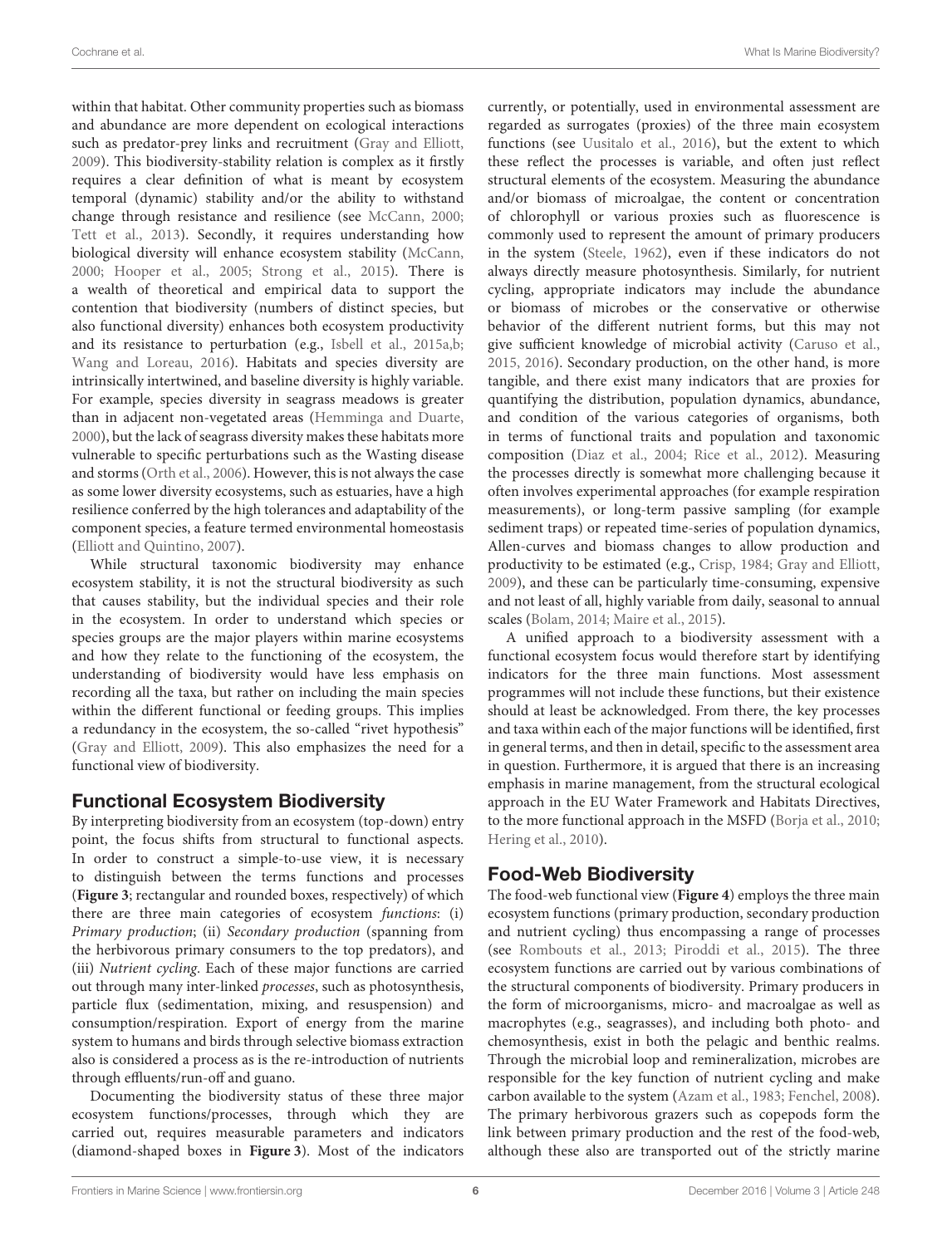

<span id="page-6-0"></span>system through harvesting by seabirds and humans, as a source of omega-3 oil.

Thus, functional indicators of nutrient cycling can operate on microbes, primary production and secondary production to zooplankton, benthos and progressively higher-order predators. The processes typically are explored using more field-experimental, research-orientated indicators although the parameters or organisms to be measured within the three ecosystem functions depends on the biodiversity characteristics of the assessment area and the management questions being addressed.

In essence, a generalized food-web assessment requires indicators to cover all the major energy flow pathways throughout the system. Indicator selection would conceivably start at the producer level, such as abundance and biomass of phytoplankton and benthic algae, and also the basal zooplankton consumers. Indicators for motile components within the pelagic habitat would cover smaller components to top predators, assessed in categories appropriate to the survey area, but essentially covering, for example: (i) krill, gelatinous plankton, and juvenile fish, (ii) squid and small pelagic fish, (iii) large pelagic-feeding fish, reptiles, and mammals such as seals and finally (iv) large benthic feeding fish and mammals such as walrus and seals. The benthic secondary producing component can be seen in terms of functional groups, from herbivores (such as grazers), carnivores which actively seek prey and scavengers which consume both living and dead remains, to surface deposit feeders which consume material deposited from the planktonic realm, and filter-feeders that operate at the sediment-water interface, feeding on both settling particles as well as resuspended matter, the latter produced either through biological pumps or strong bottom currents.

# IMPLICATIONS FOR BIODIVERSITY ASSESSMENTS

Different management questions require different starting-points for selection of measurement parameters and indicators for biodiversity assessments (**[Table 4](#page-8-0)**).

### Structural Biodiversity Assessment

The structural view on biodiversity is typically used when nature conservation is the primary focus in preserving all (or at least those designated as being important) biotic components of a given ecosystem together with its characteristic abiotic features. For example, the EC Habitats Directive requires assessing the biodiversity status, especially for the conservation features for which an area was designated, by using the appropriate taxonomic and habitat quality indicators. This either ignores the functional relationships within the ecosystem or makes the assumption that the structural elements are proxies for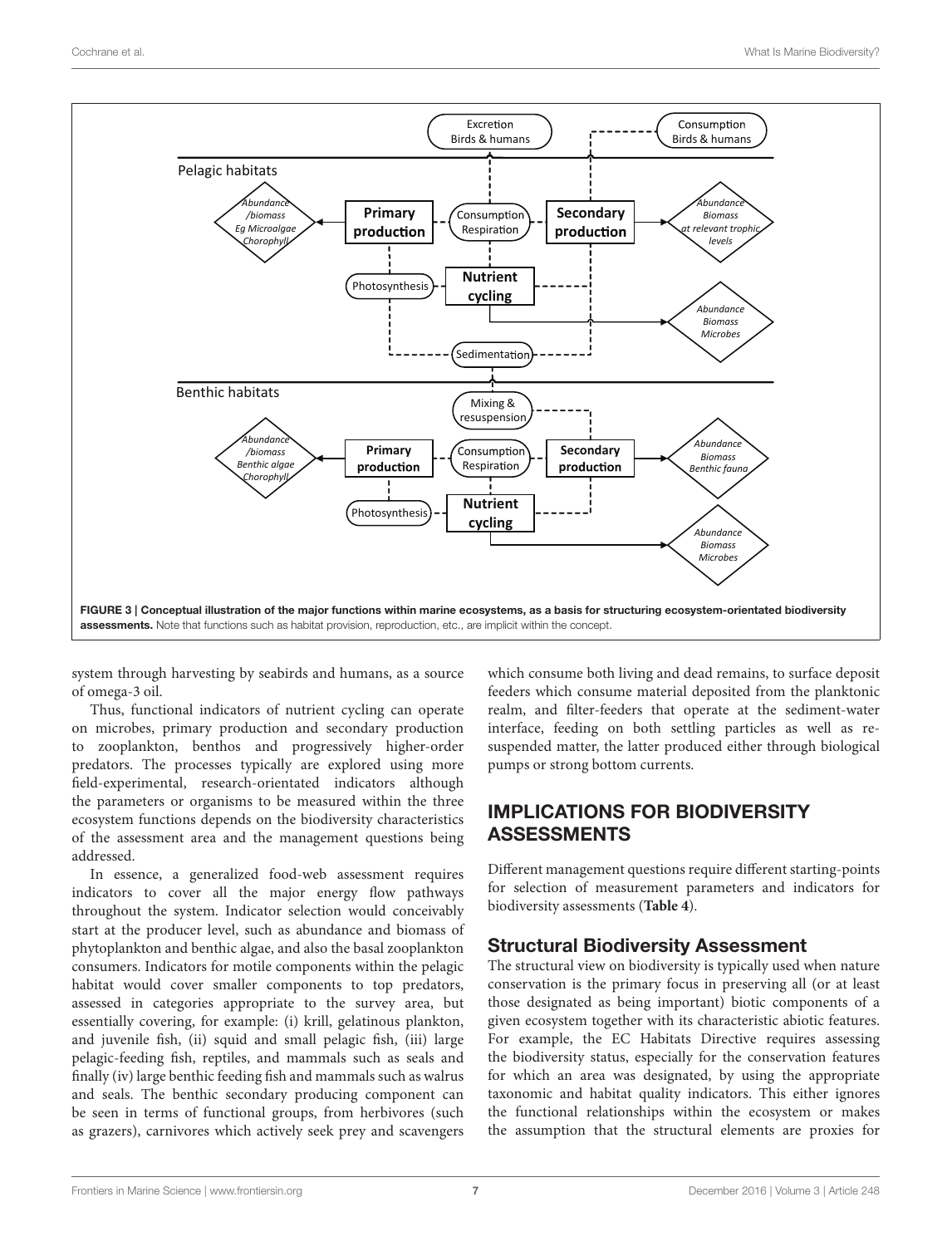

<span id="page-7-0"></span>functioning. This can have implications for the management of such conservation areas since it may require manipulating the habitats and living conditions of certain species or communities when the assessment reveals a less favorable biodiversity status. In this case, ecoengineering may be required both to recreate and restore suitable eco-hydrological functioning (Type A ecoengineering) or to use the restocking or replanting to recreate populations (Type B ecoengineering) [\(Elliott et al., 2016\)](#page-11-34). As an example, reef restoration is a measure to re-establish reef systems in places where these might have been damaged or lost. This requires the current habitat to be altered (e.g., from soft bottom to hard bottom) so it can support and promote the establishment of a new reef community. This structural change will be reflected in later biodiversity assessments and possibly document the increased biodiversity status. However, if the focus is on a structural view of biodiversity, it might not result in successful functioning and so this kind of biodiversity assessment will not be a holistic one. Hence, the context-driven approach maximizes taxonomical biodiversity but not necessarily ecosystem functioning. Although it can be assumed that biodiversity and ecosystem functioning relationships (BEF) will ensure that higher taxonomical biodiversity also produces higher ecosystem stability (in terms of resistance and resilience), there is insufficient evidence to support this assumption [\(Cardinale et al.,](#page-11-35) [2012;](#page-11-35) [Strong et al., 2015\)](#page-13-2).

#### Ecosystem Assessments

Most management policies and assessments world-wide aim for some kind of ecosystem approach [\(Borja et al., 2008\)](#page-11-36). The MSFD advocates an ecosystem-based approach, and many assessment and monitoring schemes exist aiming to integrate ecosystem functions and their values and services (see [Atkins et al., 2011;](#page-10-1) [Elliott, 2011,](#page-11-13) [2013,](#page-11-37) [2014;](#page-11-38) [Laurila-Pant et al., 2015\)](#page-12-32). However, as with the term biodiversity, the distinctions and uses of the terms Ecosystem Approach and Ecosystem-based management are far from consistent (see review in [Borja et al., 2016\)](#page-11-14). An Ecosystembased management strategy acknowledges the complexity of ecosystems and in particular: (i) the need to take into account both the structural aspects (e.g., life-forms present) and the interactions among organisms (especially inter-species relations) within ecological systems, (ii) the essence of connectivity between and within communities, ecosystems, habitats and biotopes, and (iii) that humans are a part of ecosystems thereby integrating human societies within biodiversity management [\(Elliott, 2011;](#page-11-13) [Kelble et al., 2013;](#page-12-33) [Long et al., 2015\)](#page-12-34). This approach encompasses the structural and functional aspects of an ecosystem (its "emergent properties") as well as, at a smaller scale, the role of given subsystems or components from this ecosystem.

To that end, ecosystem assessments tend to employ at least two views on biodiversity: The structural taxonomic and the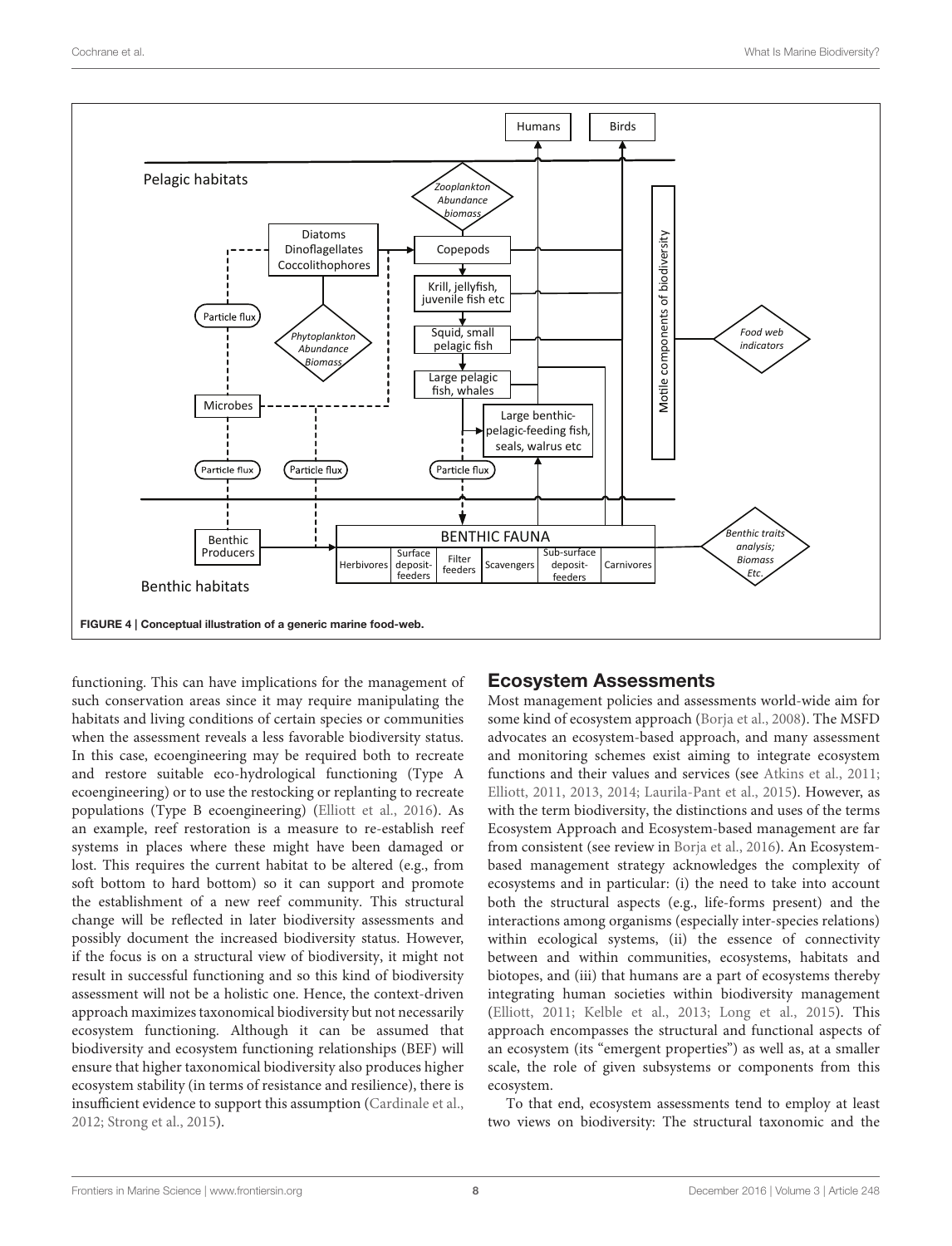| <b>Managerial questions</b>                                       | Conceptual<br>viewpoints                                                   | Examples of indicators/methods Informative value                                                                                                                                                                                                                                |                                                                                                                                                                                                                               | <b>Potential gaps</b>                                                                                                                                                                                                                         |
|-------------------------------------------------------------------|----------------------------------------------------------------------------|---------------------------------------------------------------------------------------------------------------------------------------------------------------------------------------------------------------------------------------------------------------------------------|-------------------------------------------------------------------------------------------------------------------------------------------------------------------------------------------------------------------------------|-----------------------------------------------------------------------------------------------------------------------------------------------------------------------------------------------------------------------------------------------|
| Conservation:<br>maximizing biodiversity                          | Structural taxonomic<br>biodiversity                                       | Species abundance, richness,<br>diversity. Physical sampling and/or<br>visual methods.                                                                                                                                                                                          | Informs of range of species present;<br>useful as reference conditions.                                                                                                                                                       | Detailed observations made at<br>local scales may not always be<br>correctly upscaled to represent a<br>wider area.                                                                                                                           |
| Eutrophication/Hypoxia                                            | Functional ecosystem<br>biodiversity, Structural<br>taxonomic biodiversity | Productivity, harmful algal blooms,<br>seafloor species abundance,<br>richness, diversity, indicator taxa,<br>sediment profile analyses, physical<br>analyses of substrate ( $O2$ etc).                                                                                         | Informs of degradation status of<br>both the habitat and the faunal<br>communities.                                                                                                                                           | Assessments shall include<br>monitoring of water column quality,<br>i.e., nutrient levels and<br>phytoplankton.                                                                                                                               |
| Monitoring of seafloor<br>condition/ disturbance<br>(local scale) | Structural taxonomic<br>biodiversity                                       | Species abundance, richness,<br>diversity, indicator taxa, substrate<br>condition, sediment profile<br>analyses. Physical sampling and/or<br>visual methods.                                                                                                                    | Physical sampling gives rise to<br>quantitative indicators of seafloor<br>biodiversity and disturbance. Visual<br>methods give a broader overview of<br>conditions and visible disturbance<br>(e.g., smothering or abrasion). | Visual and physical sampling can<br>cover only a relatively limited<br>spatial area (appropriate for<br>localized point-source<br>disturbance). Less informative for<br>more spatially extensive, but less<br>locally intensive disturbances. |
| Monitoring of water<br>column quality                             | Functional ecosystem<br>biodiversity                                       | Abundance/ biomass e.g., of<br>microalgae, chlorophyll. Use of<br>physical sampling and/or remote or<br>in-situ sensors, biomarkers, areal or<br>satellite monitoring.                                                                                                          | Information on water quality<br>(parameters as relevant), early<br>warning system of change,<br>biological effects monitoring.                                                                                                | Physical sampling or infrequent<br>remote measurements will not<br>capture short-term fluctuations,<br>but in-situ sensors will do so.<br>Organisms for bio-markers<br>integrate conditions over time.                                        |
| Protection of coral<br>structures                                 | Structural taxonomic<br>biodiversity                                       | Species abundance, richness,<br>diversity. Reliance on visual and<br>acoustic methods; no physical<br>sampling.                                                                                                                                                                 | Acoustic methods can localize coral<br>structures over larger areas, and<br>visual methods used to verify<br>potential finds.                                                                                                 | Visual methods allow identification<br>of corals and larger epifauna (and<br>fish), but will underestimate<br>abundance and diversity of<br>burrowing or smaller organisms<br>utilizing the coral habitat.                                    |
| Sustainable human<br>activities (broad-scale)                     | Functional ecosystem<br>biodiversity, food-web<br>biodiversity             | Abundance and/or biomass of<br>primary producers (incl. microbes).<br>Productivity of key species or<br>trophic groups, proportion of<br>selected species at the top of<br>food-webs, abundance/distribution<br>of key trophic groups/species,<br>population dynamics modeling. | Holistic assessment of biodiversity<br>at a broad, ecosystem scale. Useful<br>also for determining large-scale<br>impacts of local disturbances (e.g.,<br>of seafloor).                                                       | This topic is extensive so likely no<br>monitoring program will cover all of<br>these issues. A more detailed<br>question-driven selection of<br>indicators will be required.                                                                 |

<span id="page-8-0"></span>TABLE 4 | Examples of common managerial questions and the appropriate conceptual viewpoints, as starting-points for indicator selection for biodiversity assessments.

functional ecosystem biodiversity. Both are used, or at least require to be used, in one single assessment, but require the need to keep overlaps minimal and to properly interpret the results when measures are to be taken on the basis of the assessment results. This, in turn, requires the need to interpret the resulting ecosystem status in both structural and functional ways so that managers can balance the different needs when planning management measures. As an example, [Elliott](#page-11-13) [\(2011\)](#page-11-13) proposed an ecosystem health assessment (or monitoring) programme consisting of four elements associated to the typical management cycle: (i) an analysis of main processes and structural characteristics of an ecosystem; (ii) an identification of known or potential stressors; (iii) the development of hypotheses about how those stressors may affect each part of the ecosystem, and (iv) the identification of measures of environmental quality and ecosystem health to test hypotheses. This encompasses and quantifies, from the socio-ecological system, the ecosystem services, and societal benefits approach [\(Atkins et al., 2011;](#page-10-1) [Laurila-Pant et al., 2015\)](#page-12-32). This approach has led to an extensive series of marine assessment systems which can include both the ecological health and societal well-being, for example the global Ocean Health Index (OHI) [\(Halpern et al., 2015;](#page-12-35) [Borja et al.,](#page-11-14) [2016\)](#page-11-14).

In general, starting from the conceptual view of functional biodiversity, the clear distinction between ecosystem function and process (e.g., as proposed above) must be retained throughout the assessment and its interpretation when the terms are used to derive management actions from the indicators used to assess functions and processes. However, there is a notable lack of agreement throughout the literature regarding the terms "function" and "processes" when applied to ecosystems and their assessment; indeed the terms may be synonymous in that by definition a function is a rate process. In our functional ecosystem model, the three ecosystem functions (primary production, secondary production and nutrient cycling) together comprise holistic ecosystem functioning. These ecosystem functions are the sum of the physical, chemical and biological processes that transform and translocate energy and materials in ecosystems [\(Naeem, 1998;](#page-12-36) [Paterson et al., 2012;](#page-12-37) [Snelgrove et al., 2014;](#page-13-14) Borja et al., [2016\)](#page-11-14).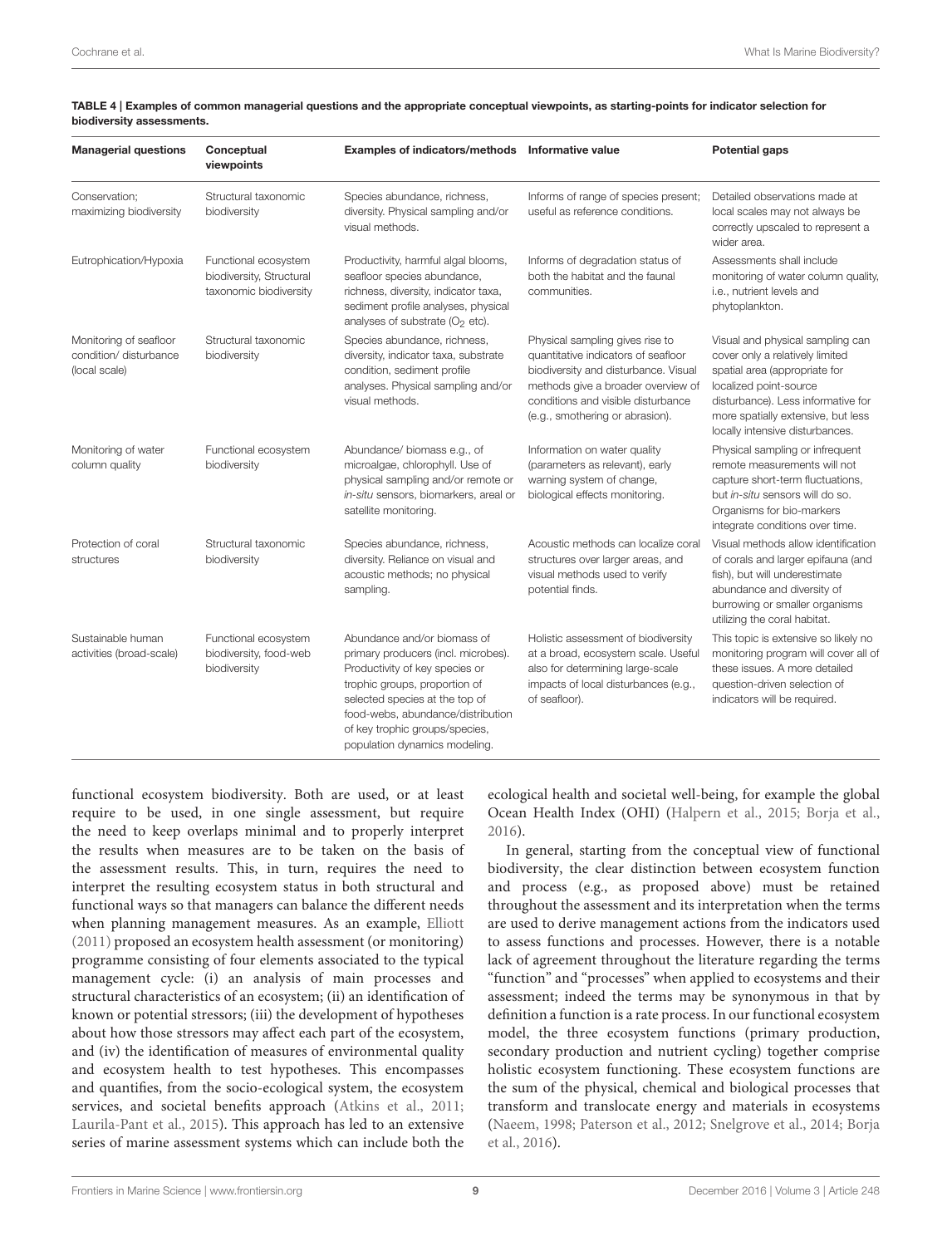Functions, and thus inherently also the processes by which they are carried out, are central to the "ecosystem services" which the marine environment provides for its own sustainability and human benefits. As indicated above (and also see Turner and Schaafsma, [2015\)](#page-13-6), successful structure and functioning of the physico-chemical and ecological systems can produce intermediate and final ecosystem services: (i) provisioning, (ii) regulating, (iii) supporting (or habitat), and (iv) culture and heritage [\(Jax, 2005;](#page-12-38) [De Groot et al., 2010\)](#page-11-9). Complementary human assets are then required to extract societal benefits from such services [\(Atkins et al., 2014\)](#page-10-2). [Strong et al. \(2015\)](#page-13-2) listed five categories of "ecosystem functions," which also refer to processes: (i) production of biomass, (ii) (non-living) organic matter transformation, (iii) ecosystem metabolism, (iv) nutrient cycling, and (v) physical environment modification, for which they analyzed biodiversity.

Thus, there are many ways to refer to the functions and processes occurring within marine ecosystems, and in turn the services and societal benefits which they provide. Focusing our conceptual understanding of biodiversity from a functional ecosystem viewpoint on three main functions, driven by a range of processes, gives clarity about the logical basis for both selection of assessment parameters and interpretation of results. We recognize that the functions themselves are assessed by measuring some proxy of the processes, such as various qualities and attributes of the organisms which carry out those processes. With this understanding, we can select the indicators which represent the sections of the system which best address the questions asked, and at the same time retain an awareness of the information gaps which require us to extrapolate information from other measurements and to make appropriate inferences for ecosystem-scale assessments.

#### Food-Web Assessments

The conceptual view outlined in **[Figure 4](#page-7-0)** provides the basis of a holistic food-web assessment. Typically, such assessments operate with a restricted set of parameters relating to predatorprey interactions, with a focus on abundance and population structure of commercially harvested species, and often also their main prey items. For example, the MSFD Descriptor 4 (trophic relations) adopted a pragmatic conceptual simplification in approach [\(Rogers et al., 2010;](#page-12-39) [Rombouts et al., 2013\)](#page-12-4). Two key attributes for food-webs were specified within the MSFD as: (i) energy flow in food-webs, i.e., from primary to secondary production, and (ii) structure of food-webs i.e., size and abundance of predators/prey [\(Rogers et al., 2010\)](#page-12-39). [Rombouts et al. \(2013\)](#page-12-4) argued that three main properties of foodwebs can be considered within the MSFD context: Structure, functioning and dynamics, with emphasis on the latter two and "the general principles that relate these three properties." The MSFD Descriptor 4 indicators for food-webs, such as the reproductive success of dominant piscivorous seabirds, are very much process-based and designed to capture responses to the multiple anthropogenic pressures that can affect food-webs, the main one being selective extraction of biomass (e.g., fishing).

The structuring influence of large predators on ecosystem stability, and the potential for human impacts thereon, can be illustrated, for example, by overfishing of the Atlantic cod, Gadus morhua which caused a notable increase in alpha and beta diversity of the remaining fish communities. These became more variable during periods where the cod no longer dominated the system [\(Ellingsen et al., 2015\)](#page-11-39). This is an example of the difficulties a biodiversity concept will face when it becomes more complex. The overall assessment result will no longer be able to reflect both the structural and functional changes individually. The representability of an assessment of food-web status thus depends much on the indicators chosen and whether they are capable of capturing the "health" of the ecosystem, in terms of deviation from reference or target conditions (assuming these are in fact known and/or defined). [Tett et al. \(2013\)](#page-13-11) emphasizes that the concept of ecosystem health is integral to management questions based on the overall assessment which thus encompasses an assessment of both biological diversity and the delivery of ecosystem services and societal benefits.

Where the aim of assessment is toward sustainable management, such as in the MSFD, or marine conservation, the selected food-web measurement parameters and indicators must focus on detecting the impacts of anthropogenic pressures (Coll et al., [2016\)](#page-11-40). However, for a programme to understand the overall predator-prey structure in a system, all levels of interactions should be included into the underlying view on the biodiversity as the basis of the assessment. As with all aspects of biodiversity, changes in abiotic conditions such as climatic ones will also impact food-webs and create moving baselines against which changes in biodiversity are judged [\(Elliott et al., 2015\)](#page-11-6). They are drivers for changes in species distributions, recruitment success and competition and so food-web indicators should operate at the species level (e.g., population indicators) but also at the ecosystem level when considering overall energy flow through the system.

The main practical challenge in finding fit-for-purpose foodweb indicators is the variability in pressure-impact relationships on their structure and functioning. An example on how to reach a more simplified generalization is the "fishing down the foodweb" rule [\(Pauly et al., 1998\)](#page-12-40). It proposes that fishing a foodweb would first target larger and higher trophic level carnivorous fish and then progressively those at lower trophic levels, theoretically shortening food-webs. Thus, the mean trophic levels of consumers would be lower in an overfished food web, relative to an undisturbed one. An indicator reflecting the mean trophic level will adequately capture this aspect but other indicators will be needed when the aim of the assessment is not only to maintain sustainable fisheries, but also to preserve structural biodiversity. The corresponding conceptual view of biodiversity should be the basis of such preservation aims by including the relevant structural elements into the food-web but also assuming that such structural indicators are indeed proxies for successful functioning.

# **CONCLUSIONS**

This review of the abstract concept of marine biodiversity is based on three conceptual views of the upper-level aspects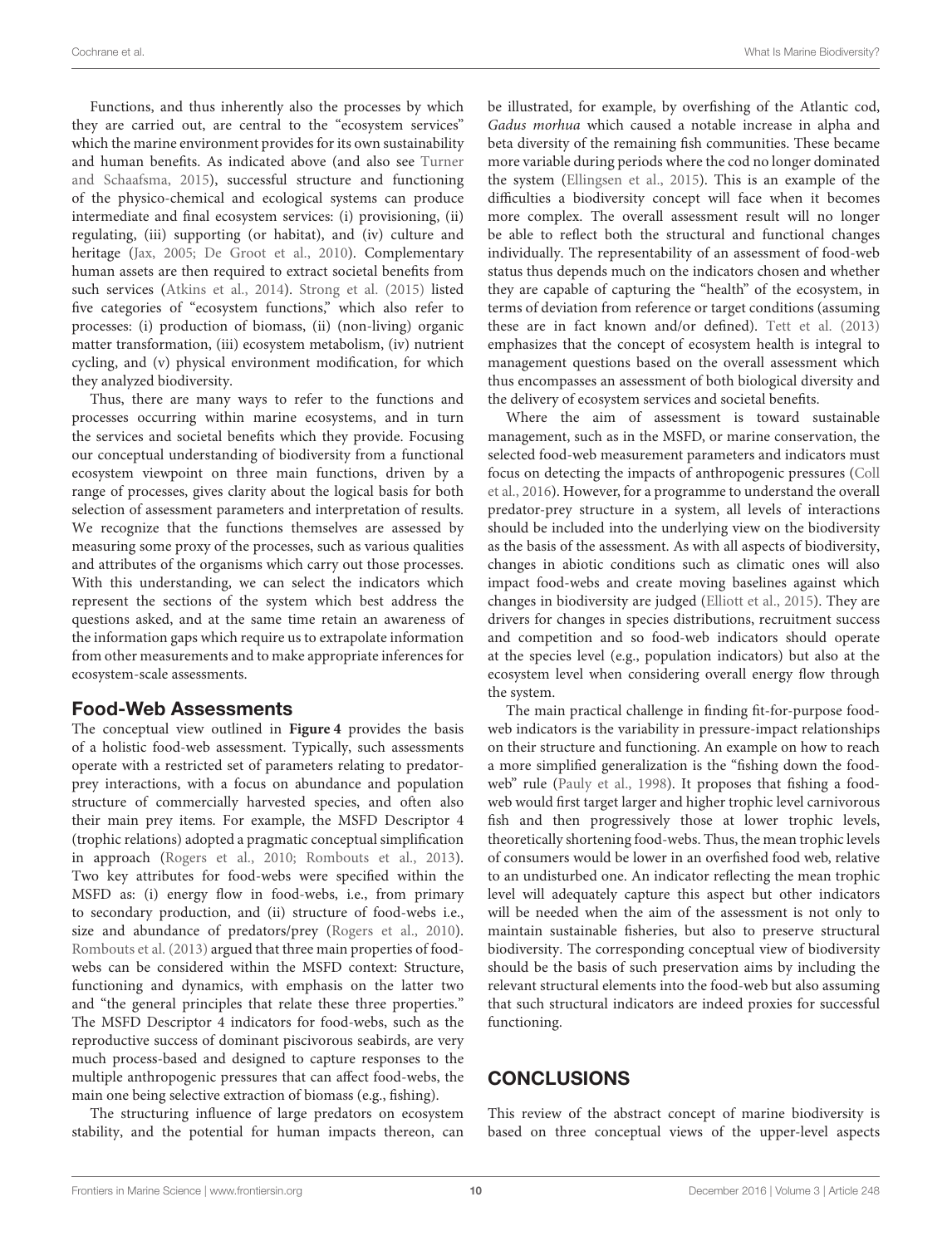of biodiversity (structural taxonomic, functional ecosystembased, and food-web biodiversity). They form the basis for constructing different biodiversity assessment types, depending on the context in which the assessment is used. The conceptual views serve as simplified common denominators from which can be developed a dialogue between both scientists and managers, balancing the needs for a sound scientific foundation and the pragmatic requirements for practical management of marine systems. The examples presented in this conceptual framework and the consequences for the assessment of biodiversity lead to three conclusions which improve the applicability and value of biodiversity status assessments and management.

Firstly, marine ecosystems are considered from different perspectives given the absence of a common and single understanding of what is marine biodiversity. The way in which we view this abstract biodiversity depends on various variables where this complexity can be simplified when focusing on the structural and functional elements of biodiversity that are important for the management question to be answered. This is best done using a carefully defined set of biodiversity elements to be assessed, knowing which elements to ignore and why and what consequences this has for the subsequent biodiversity assessment. This approach will allow for a context-driven assessment, where the meaning of the assessment result is pre-defined and derived from our applied understanding of biodiversity. The result does not need a special interpretation and is tied directly to the question we want to answer.

Secondly, we use the perspectives to construct a "management-friendly" assessment: A biodiversity status of "good" or "not good" needs a context for interpretation (see [Mee et al., 2008\)](#page-12-41). This context is given by the specific conceptual view. Together, this will provide information on what is the biodiversity status and how it can be improved by managing identified problems. Only an assessment that can explain the resulting biodiversity status and give insights into how the situation can be changed following management measures is useful for management. It is the conceptual view that leads to insights and measures to be applied by management thus emphasizing the need for knowledge on the biodiversity status and where and how it requires to be improved if it is considered to be degraded.

Thirdly, be aware of the limits and degree of quantification of the assessment: Since we know what has been omitted from our conceptual view, we also know what management cannot expect to achieve. Similarly, the success of management measures and their efficacy can only be determined by quantifying the conceptual approach. A primarily structural taxonomic view of biodiversity will not lead to an assessment that points to measures improving ecosystem functions. However, the conceptual view

### **REFERENCES**

<span id="page-10-1"></span>Atkins, J. P., Burdon, D., Elliott, M., and Gregory, A. J. (2011). Management of the marine environment: integrating ecosystem services and societal benefits with the DPSIR framework in a systems approach. Mar. Pollut. Bull. 62, 215–226. doi: [10.1016/j.marpolbul.2010.12.012](https://doi.org/10.1016/j.marpolbul.2010.12.012)

chosen allows us to determine the limits of our understanding of biodiversity and thus the possibilities of the management measures even before the assessment has been made. If the limits are clear and can be communicated, expectations are realistic whereas unrealistic expectations may arise from an incomplete conceptual approach or false assumptions of the links between structure and functioning.

A given conceptual view can always be expanded by including more elements and shifting the focus closer to the question asked. As one example, we can include activities which create the major pathways of human pressures, the state changes they involve in the marine system and the impacts this has on society, its welfare and well-being [\(Scharin et al., 2016;](#page-12-42) [Smith et al., 2016\)](#page-13-15). Such modifications will expand our understanding of biodiversity using the influential parameters relevant for the specific purpose of the individual biodiversity assessment.

# AUTHOR CONTRIBUTIONS

The basis for this manuscript was conceived during a pivotal discussion between SC, JA, TB, and P. Herman, Bilbao, November 2013, the first three of which produced the initial draft of the manuscript. The remaining authors each have contributed within various areas of expertise: HB, AB, JC, and HH (indicators and environmental assessments), ME (general concepts and management), NN (food webs) and PR (ecosystem functions and processes).

## ACKNOWLEDGMENTS

This manuscript is a result of DEVOTES (DEVelopment Of innovative Tools for understanding marine biodiversity and assessing good Environmental Status) project, funded by the European Union under the 7th Framework Programme, "The Ocean of Tomorrow" Theme (grant agreement no. 308392), [www.devotes-project.eu.](http://www.devotes-project.eu) We acknowledge the life's work of the late Prof. Carlo Heip, for leading initiatives such as BIOMARE and the MarBEF network, which have sown the seeds for this present work. Further, we thank Peter Hermann, Anne Chenuil, and Chris Lynam. We also acknowledge the other members of the MSFD TG1 group, particularly David Connor and Per Nilsson, for together developing the criteria and indicators for biodiversity, adopted by the MSFD. The lead author sincerely thanks colleagues, collaborators and clients for all the countless discussions, understandings and misunderstandings, which have given rise to this manuscript, as well as Tom Pearson for past mentoring in benthic indicators and functional traits. Finally, thanks to two reviewers, particularly Christos Arvanitides, whose constructive criticism much improved this manuscript.

<span id="page-10-2"></span>Atkins, J. P., Burdon, D., Elliott, M., Schaafsma, M., and Turner, R. K. (2014). Coastal and marine ecosystem services. Environ. Sci. 23, 26–30.

<span id="page-10-0"></span>Azam, F., Fenchel, T., Field, J. G., Gray, J. S., Meyerreil, L. A., and Thingstad, F. (1983). The ecological role of water-column microbes in the sea. Mar. Ecol. Prog. Ser. [10, 257–263. doi: 10.3354/meps](https://doi.org/10.3354/meps010257) 010257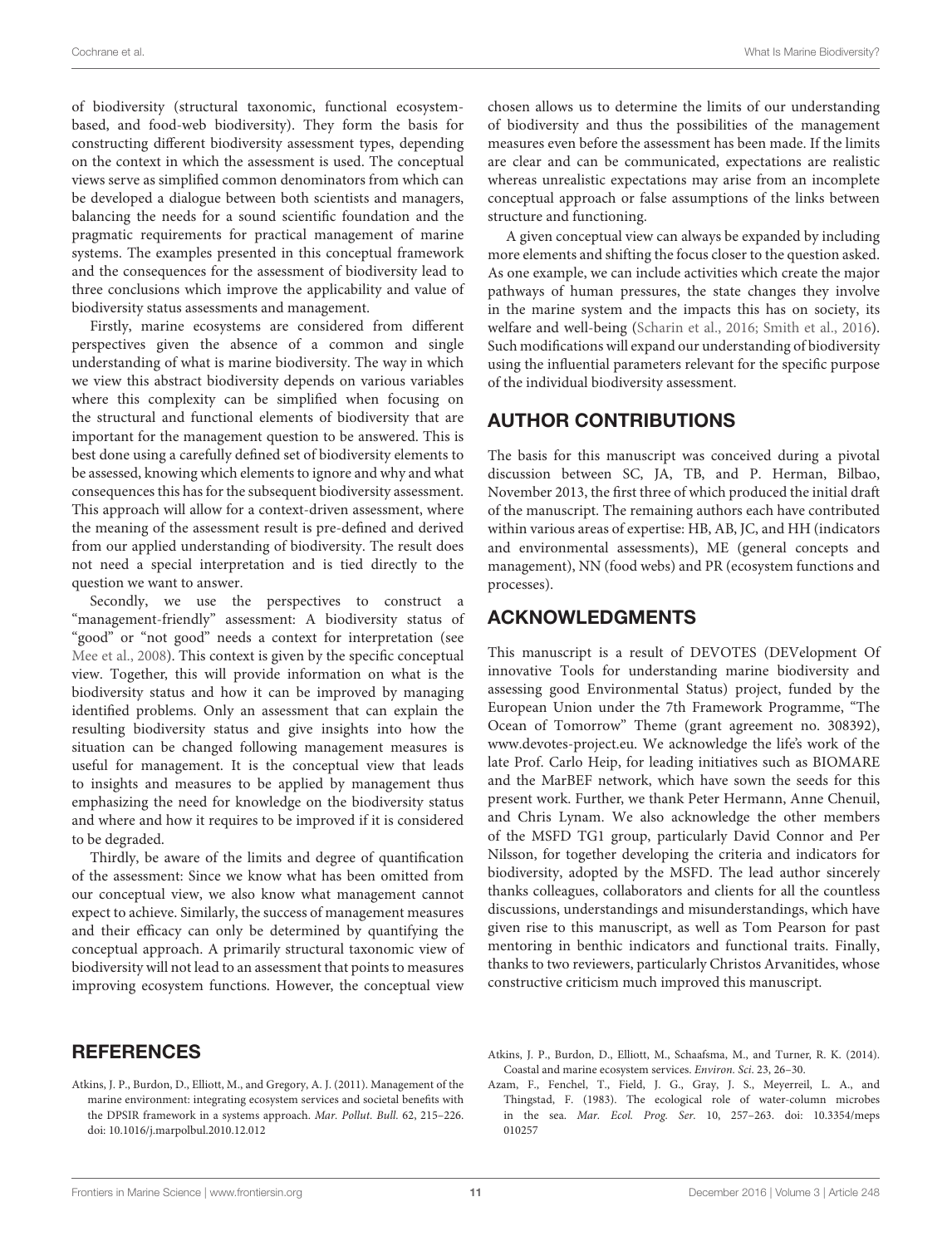- <span id="page-11-16"></span>Bartkowski, B., Lienhoop, N., and Hansjuergens, B. (2015). Capturing the complexity of biodiversity: a critical review of economic valuation studies of biological diversity. Ecol. Econ. [113, 1–14. doi: 10.1016/j.ecolecon.2015.](https://doi.org/10.1016/j.ecolecon.2015.02.023) 02.023
- <span id="page-11-2"></span>Bengtsson, J. (1998). Which species? What kind of diversity? Which ecosystem function? Some problems in studies of relations between biodiversity and ecosystem function. Appl. Soil Ecol. 10, 191–199. doi: [10.1016/S0929-1393\(98\)00120-6](https://doi.org/10.1016/S0929-1393(98)00120-6)
- <span id="page-11-15"></span>Berg, T., Fürhaupter, K., Teixeira, H., Uusitalo, L., and Zampoukas, N. (2015). The marine strategy framework directive and the ecosystembased approach – pitfalls and solutions. Mar. Pollut. Bull. 96, 18–28. doi: [10.1016/j.marpolbul.2015.04.050](https://doi.org/10.1016/j.marpolbul.2015.04.050)
- <span id="page-11-1"></span>Boero, F. (2010). The study of species in the era of biodiversity: a tale of stupidity. Diversity 2:115. doi: [10.3390/d2010115](https://doi.org/10.3390/d2010115)
- <span id="page-11-31"></span>Bolam, S. G. (2014). Macrofaunal recovery following the intertidal recharge of dredged material: a comparison of structural and functional approaches. Mar. Environ. Res. 97, 15–29. doi: [10.1016/j.marenvres.2014.01.008](https://doi.org/10.1016/j.marenvres.2014.01.008)
- <span id="page-11-36"></span>Borja, A., Bricker, S. B., Dauer, D. M., Demetriades, N. T., Ferreira, J. G., Forbes, A. T., et al. (2008). Overview of integrative tools and methods in assessing ecological integrity in estuarine and coastal systems worldwide. Mar. Pollut. Bull. 56, 1519–1537. doi: [10.1016/j.marpolbul.2008.07.005](https://doi.org/10.1016/j.marpolbul.2008.07.005)
- <span id="page-11-14"></span>Borja, A., Elliott, M., Andersen, J. H., Berg, T., Carstensen, J., Halpern, B. S., et al. (2016). Overview of integrative assessment of marine systems: the [ecosystem approach in practice.](https://doi.org/10.3389/fmars.2016.00020) Front. Mar. Sci. 3:20. doi: 10.3389/fmars.2016. 00020
- <span id="page-11-11"></span>Borja, A., Elliott, M., Andersen, J. H., Cardoso, A. C., Carstensen, J., Ferreira, J. G., et al. (2013). Good Environmental Status of marine ecosystems: what is it and how do we know when we have attained it? Mar. Pollut. Bull. 76, 16–27. doi: [10.1016/j.marpolbul.2013.08.042](https://doi.org/10.1016/j.marpolbul.2013.08.042)
- <span id="page-11-32"></span>Borja, A., Elliott, M., Carstensen, J., Heiskanen, A.-S., and van de Bund, W. (2010). Marine management – towards an integrated implementation of the european marine strategy framework and the water framework directives. Mar. Pollut. Bull. 60, 2175–2186. doi: [10.1016/j.marpolbul.2010.09.026](https://doi.org/10.1016/j.marpolbul.2010.09.026)
- <span id="page-11-19"></span>Borja, A., Muxika, I., and Franco, J. (2003). The application of a Marine Biotic Index to different impact sources affecting soft-bottom benthic communities along European coasts. Mar. Pollut. Bull. 46, 835–845. doi: [10.1016/S0025-326X\(03\)00090-0](https://doi.org/10.1016/S0025-326X(03)00090-0)
- <span id="page-11-20"></span>Boyes, S. J., Elliott, M., (2014). Marine legislation – The ultimate 'horrendogram': international law, European directives & national implementation. Mar. Poll. Bull. 86, 39–47. doi: [10.1016/j.marpolbul.2014.06.055](https://doi.org/10.1016/j.marpolbul.2014.06.055)
- <span id="page-11-23"></span>Bremner, J., Rogers, S. I., and Frid, C. L. J. (2006a). Matching biological traits to environmental conditions in marine benthic ecosystems. J. Mar. Sys. 60, 302–316. doi: [10.1016/j.jmarsys.2006.02.004](https://doi.org/10.1016/j.jmarsys.2006.02.004)
- <span id="page-11-24"></span>Bremner, J., Rogers, S. I., and Frid, C. L. J. (2006b). Methods for describing ecological functioning of marine benthic assemblages using biological traits analysis (BTA). Ecol. Indic. 6, 609–622. doi: [10.1016/j.ecolind.2005.08.026](https://doi.org/10.1016/j.ecolind.2005.08.026)
- <span id="page-11-18"></span>Brooks, T. M., Akçakaya, H. R., Burgess, N. D., Butchart, S. H. M., Hilton-Taylor, C., Hoffmann, M., et al. (2016). Analysing biodiversity and conservation knowledge products to support regional environmental assessments. Sci. Data 3:160007. doi: [10.1038/sdata.2016.7](https://doi.org/10.1038/sdata.2016.7)
- <span id="page-11-35"></span>Cardinale, B. J., Duffy, J. E., Gonzalez, A., Hooper, D. U., Perrings, C., Venail, P., et al. (2012). Biodiversity loss and its impact on humanity. Nature 486, 59–67. doi: [10.1038/nature11148](https://doi.org/10.1038/nature11148)
- <span id="page-11-27"></span>Caruso, G., La Ferla, R., Azzaro, M., Zoppini, A., Marino, G., Petochi, T., et al. (2015). Microbial assemblages for environmental quality assessment: knowledge, gaps and usefulness in the European Marine Strategy Framework Directive. Crit. Rev. Microbiol. 42, 883–904. doi: [10.3109/1040841X.2015.1087380](https://doi.org/10.3109/1040841X.2015.1087380)
- <span id="page-11-28"></span>Caruso, G., M., Azzaro, C., Caroppo, F., Decembrini, L. S., Monticelli, M., Leonardi, G., et al. (2016). Microbial community and its potential as descriptor of environmental status. ICES J. Mar. Sci. 73, 2174–2177. doi: [10.1093/icesjms/fsw101](https://doi.org/10.1093/icesjms/fsw101)
- <span id="page-11-0"></span>CBD (1992). Convention on Biological Diversity. Rio Earth Summit, 5 June 1992. Convention on Biological Diversity.
- <span id="page-11-21"></span>Cochrane, S. K. J., Connor, D. W., Nilsson, P., Mitchell, I., Reker, J., Franco, J., et al. (2010). Marine Strategy Framework Directive Task Group 1 Report: Biological Diversity. EUR 24337 EN – Joint Research Centre, Luxembourg, Office for Official Publications of the European Communities, 110.
- <span id="page-11-25"></span>Cochrane, S. K. J., Pearson, T. H., Greenacre, M., Costelloe, J., Ellingsen, I. H., Dahle, S., et al. (2012). Benthic fauna and functional traits along a Polar Front transect in the Barents Sea - Advancing tools for ecosystem-scale assessments. J. Mar. Sys. 94, 204–217. doi: [10.1016/j.jmarsys.2011.12.001](https://doi.org/10.1016/j.jmarsys.2011.12.001)
- <span id="page-11-40"></span>Coll, M., Shannon, L. J., Kleisner, K. M., Juan-Jordá, M. J., Bundy, A., Akoglu, A. G., et al. (2016). Ecological indicators to capture the effects of fishing on biodiversity and conservation status of marine ecosystems. Ecol. Indic. 60, 947–962. doi: [10.1016/j.ecolind.2015.08.048](https://doi.org/10.1016/j.ecolind.2015.08.048)
- <span id="page-11-4"></span>Costanza, R., D'arge, R., De Groot, R., Farber, S., Grasso, M., Hannon, B., et al. (1997). The value of the world's ecosystem services and natural capital. Nature 387, 235–260. doi: [10.1038/387253a0](https://doi.org/10.1038/387253a0)
- <span id="page-11-7"></span>Costanza, R., De Groot, R., Sutton, P., Van Der Ploeg, S., Anderson, S. J., Kubiszewski, I., et al. (2014). Changes in the global value of ecosystem services. Global Environ. Change 26, 152–158. doi: [10.1016/j.gloenvcha.2014.04.002](https://doi.org/10.1016/j.gloenvcha.2014.04.002)
- <span id="page-11-30"></span>Crisp, D. J. (1984). "Energy flow measurements," in Methods for the Study of Marine Benthos, eds N. A. Holme and N. A. McIntyre (Oxford: Blackwell), 284–372.
- <span id="page-11-9"></span>De Groot, R. S., Alkemade, R., Braat, L., Hein, L., and Willemen, L. (2010). Challenges in integrating the concept of ecosystem services and values in landscape planning, management and decision making. Ecol. Complex 7, 260–272. doi: [10.1016/j.ecocom.2009.10.006](https://doi.org/10.1016/j.ecocom.2009.10.006)
- <span id="page-11-8"></span>De Groot, R. S., Wilson, M. A., and Boumans, R. M. J. (2002). A typology for the classification, description and valuation of ecosystem functions, goods and services. Ecol. Econ. 41, 393–408. doi: [10.1016/S0921-8009\(02\)00089-7](https://doi.org/10.1016/S0921-8009(02)00089-7)
- <span id="page-11-5"></span>deyoung, B., Barange, M., Beaugrand, G., Harris, R., Perry, R. I., Scheffer, M., et al. (2008). Regime shifts in marine ecosystems: detection, prediction and management. Trends Ecol. Evol. 23, 402–409. doi: [10.1016/j.tree.2008.03.008](https://doi.org/10.1016/j.tree.2008.03.008)
- <span id="page-11-29"></span>Diaz, R. J., Solan, M., and Valente, R. M. (2004). A review of approaches for classifying benthic habitats and evaluating habitat quality. J. Environ. Manag. 73, 165–181. doi: [10.1016/j.jenvman.2004.06.004](https://doi.org/10.1016/j.jenvman.2004.06.004)
- <span id="page-11-3"></span>Duarte, C. M., and Cebrian, J. (1996). The fate of marine autotrophic production. Limnol. Oceanogr. 41, 1758–1766. doi: [10.4319/lo.1996.41.8.1758](https://doi.org/10.4319/lo.1996.41.8.1758)
- <span id="page-11-39"></span>Ellingsen, K. E., Anderson, M. J., Shackell, N. L., Tveraa, T., Yoccoz, N. G., and Frank, K. T. (2015). The role of a dominant predator in shaping biodiversity over space and time in a marine ecosystem. J. Anim. Ecol. 84, 1242–1252. doi: [10.1111/1365-2656.12396](https://doi.org/10.1111/1365-2656.12396)
- <span id="page-11-13"></span>Elliott, M. (2011). Marine science and management means tackling exogenic unmanaged pressures and endogenic managed pressures – A numbered guide. Mar. Pollut. Bull. 62, 651–655. doi: [10.1016/j.marpolbul.2010.11.033](https://doi.org/10.1016/j.marpolbul.2010.11.033)
- <span id="page-11-37"></span>Elliott, M. (2013). The 10-tenets for integrated, successful and sustainable marine management. Mar. Pollut. Bull. 74, 1–5. doi: [10.1016/j.marpolbul.2013.08.001](https://doi.org/10.1016/j.marpolbul.2013.08.001)
- <span id="page-11-38"></span>Elliott, M. (2014). Integrated marine science and management: wading through the morass. Mar. Pollut. Bull. 86, 1–4. doi: [10.1016/j.marpolbul.2014.07.026](https://doi.org/10.1016/j.marpolbul.2014.07.026)
- <span id="page-11-6"></span>Elliott, M., Borja, A., Mcquatters-Gollop, A., Mazik, K., Birchenough, S., Andersen, J. H., et al. (2015). Force majeure: will climate change affect our ability to attain Good Environmental Status for marine biodiversity? Viewpoint. Mar. Pollut. Bull. 95, 7–27. doi: [10.1016/j.marpolbul.2015.03.015](https://doi.org/10.1016/j.marpolbul.2015.03.015)
- <span id="page-11-34"></span>Elliott, M., Mander, L., Mazik, K., Simenstad, C., Valesini, F., Whitfield, A., et al. (2016). Ecoengineering with Ecohydrology: successes and failures in estuarine restoration. Estuar. Coast. Shelf Sci. 176, 12–35. doi: [10.1016/j.ecss.2016.04.003](https://doi.org/10.1016/j.ecss.2016.04.003)
- <span id="page-11-26"></span>Elliott, M., and Quintino, V. (2007). The estuarine quality paradox, environmental homeostasis and the difficulty of detecting anthropogenic stress in naturally stressed areas. Mar. Pollut. Bull. 54, 640–645. doi: [10.1016/j.marpolbul.2007.02.003](https://doi.org/10.1016/j.marpolbul.2007.02.003)
- <span id="page-11-10"></span>European Commission (2008). Directive 2008/56/EC of the European Parliament and of the Council of 17 June 2008 Establishing a Framework for Community Action in the Field of Marine Environmental Policy (Marine Strategy Framework Directive). Official Journal of the European Union L 164/19.
- <span id="page-11-12"></span>European Commission (2010). Commission Decision of 1 September 2010 on Criteria and Methodological Standards on Good Environmental Status of Marine Waters (Notified Under Document C(201, 0) 5956). Official Journal of the European Union L 232/14.
- <span id="page-11-17"></span>Farnsworth, K. D., Adenuga, A. H., and De Groot, R. S. (2015). The complexity of biodiversity: a biological perspective on economic valuation. Ecol. Econ. 120, 350–354. doi: [10.1016/j.ecolecon.2015.10.003](https://doi.org/10.1016/j.ecolecon.2015.10.003)
- <span id="page-11-33"></span>Fenchel, T. (2008). The microbial loop-25 years later. J. Exp. Mar. Biol. Ecol. 366, 99–103. doi: [10.1016/j.jembe.2008.07.013](https://doi.org/10.1016/j.jembe.2008.07.013)
- <span id="page-11-22"></span>Galparsoro, I., Connor, D. W., Borja, A., Aish, A., Amorim, P., Bajjouk, T., et al. (2012). Using EUNIS habitat classification for benthic mapping in European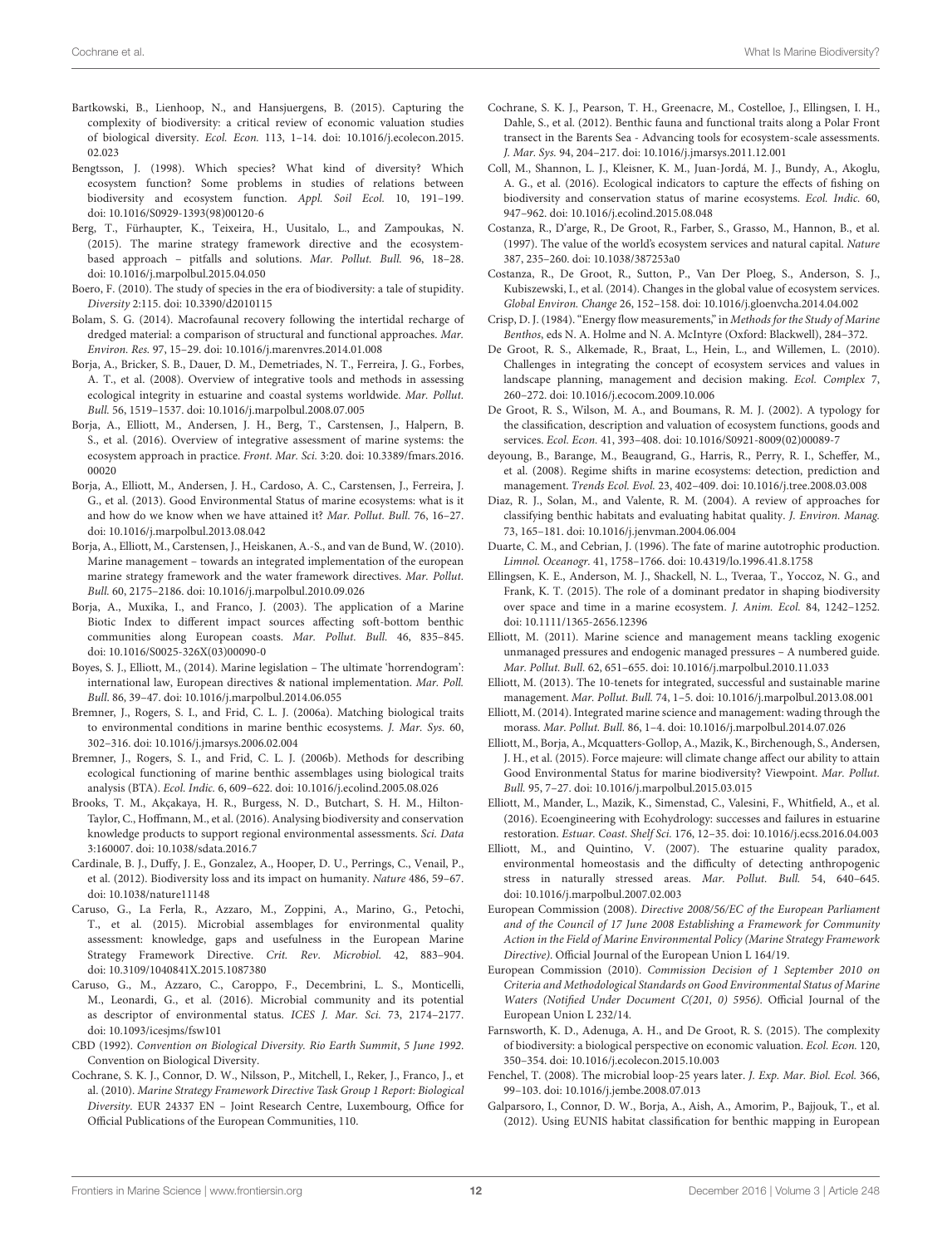seas: present concerns and future needs. Mar. Pollut. Bull. 64, 2630–2638. doi: [10.1016/j.marpolbul.2012.10.010](https://doi.org/10.1016/j.marpolbul.2012.10.010)

- <span id="page-12-16"></span>Galparsoro, I., German Rodriguez, J., Menchaca, I., Quincoces, I., Mikel Garmendia, J., and Borja, A. (2015). Benthic habitat mapping on the Basque continental shelf (SE Bay of Biscay) and its application to the European Marine Strategy Framework Directive. J. Sea Res. 100, 70–76. doi: [10.1016/j.seares.2014.09.013](https://doi.org/10.1016/j.seares.2014.09.013)
- <span id="page-12-5"></span>Gamfeldt, L., Lefcheck, J. S., Byrnes, J. E. K., Cardinale, B. J., Duffy, J. E., and Griffin, J. N. (2015). Marine biodiversity and ecosystem functioning: what's known and what's next? Oikos 124, 252–265. doi: [10.1111/oik.01549](https://doi.org/10.1111/oik.01549)
- <span id="page-12-0"></span>Gray, J. S., and Elliott, M. (2009). Ecology of Marine Sediments: from Science to Management. Oxford: Oxford University Press.
- <span id="page-12-35"></span>Halpern, B. S., Longo, C., Lowndes, J. S., Best, B. D., Frazier, M., Katona, S. K., et al. (2015). Patterns and emerging trends in global ocean health. PLoS ONE 10:e0117863. doi: [10.1371/journal.pone.0117863](https://doi.org/10.1371/journal.pone.0117863)
- <span id="page-12-1"></span>Heip, C. (1998). Marine biodiversity. Biofutur 179, 12–17. doi: [10.1016/S0294-3506\(98\)80005-7](https://doi.org/10.1016/S0294-3506(98)80005-7)
- <span id="page-12-2"></span>Heip, C. (2003). "What structures Marine biodiversity and why does it vary?," in Marine Science Frontiers for Europe, eds G. Wefer, F. Lamy, and F. Mantoura (Berlin; Heidelberg: Springer), 251–264.
- <span id="page-12-26"></span>Hemminga, M. A., and Duarte, C. M. (2000). Seagrass Ecology. Cambridge: Cambridge University Press.
- <span id="page-12-30"></span>Hering, D., Borja, A., Carstensen, J., Carvalho, L., Elliott, M., Feld, C. K., et al. (2010). The European Water Framework Directive at the age of 10: a critical review of the achievements with recommendations for the future. Sci. Tot. Environ. 408, 4007–4019. doi: [10.1016/j.scitotenv.2010.05.031](https://doi.org/10.1016/j.scitotenv.2010.05.031)
- <span id="page-12-23"></span>Hooper, D. U., Chapin, F. S., Ewel, J. J., Hector, A., Inchausti, P., Lavorel, S., et al. (2005). Effects of biodiversity on ecosystem functioning: a consensus of current knowledge. Ecol. Monogr. 75, 3–35. doi: [10.1890/04-0922](https://doi.org/10.1890/04-0922)
- <span id="page-12-15"></span>Hummel, H., Frost, M., Juanes, J. A., Kochmann, J., Bolde, C. F. C. P., Aneiros, F., et al. (2015). A comparison of the degree of implementation of marine biodiversity indicators by European countries in relation to the Marine Strategy Framework Directive (MSFD). J. Mar. Biol. Assoc. UK. 95, 1519–1531. doi: [10.1017/S0025315415000235](https://doi.org/10.1017/S0025315415000235)
- <span id="page-12-20"></span>ICES (2009). Report of the Working Group on Seabird Ecology (WGSE). International Council for the Exploration of the Sea. ICES CM 2009/LRC:05.
- <span id="page-12-24"></span>Isbell, F., Craven, D., Connolly, J., Loreau, M., Schmid, B., Beierkuhnlein, C., et al. (2015a). Biodiversity increases the resistance of ecosystem productivity to climate extremes. Nature 526, 574–577. doi: [10.1038/nature15374](https://doi.org/10.1038/nature15374)
- <span id="page-12-25"></span>Isbell, F., Tilman, D., Polasky, S., and Loreau, M. (2015b). The biodiversity-dependent ecosystem service debt. Ecol. Lett. 18, 119–134. doi: [10.1111/ele.12393](https://doi.org/10.1111/ele.12393)
- <span id="page-12-38"></span>Jax, K. (2005). Function and "functioning" in ecology: what does it mean? Oikos 111, 641–648. doi: [10.1111/j.1600-0706.2005.13851.x](https://doi.org/10.1111/j.1600-0706.2005.13851.x)
- <span id="page-12-33"></span>Kelble, C. R., Loomis, D. K., Lovelace, S., Nuttle, W. K., Ortner, P. B., Fletcher, P., et al. (2013). The EBM-DPSER conceptual model: integrating ecosystem services into the DPSIR Framework. PLoS ONE 8:e70766. doi: [10.1371/journal.pone.0070766](https://doi.org/10.1371/journal.pone.0070766)
- <span id="page-12-6"></span>Kenchington, E. L. (2003). Responsible Fisheries in the Marine Ecosystem. Wallingford: CBAI Publishing.
- <span id="page-12-14"></span>Klein, C. J., Brown, C. J., Halpern, B. S., Segan, D. B., McGowan, J., Beger, M., et al. (2015). Shortfalls in the global protected area network at representing marine biodiversity. Sci. Rep. 5:17539. doi: [10.1038/srep17539](https://doi.org/10.1038/srep17539)
- <span id="page-12-32"></span>Laurila-Pant, M., Lehikoinen, A., Uusitalo, L., and Venesjärvi, R. (2015). How to value biodiversity in environmental management? Ecol. Indic. 55, 1–11. doi: [10.1016/j.ecolind.2015.02.034](https://doi.org/10.1016/j.ecolind.2015.02.034)
- <span id="page-12-8"></span>Linné, C. (1735). Systema Naturae Per Regna Tria Naturae, Secundum Classes, Ordines, Genera, Species, Cum Characteribus, Differentiis, Synonymis, Locis. Leiden: Ex typographia Johannis Wilhelmi de Groot.
- <span id="page-12-34"></span>Long, R. D., Charles, A., and Stephenson, R. L. (2015). Key principles of marine ecosystem-based management. Mar. Policy 57, 53–60. doi: [10.1016/j.marpol.2015.01.013](https://doi.org/10.1016/j.marpol.2015.01.013)
- <span id="page-12-19"></span>Loreau, M. (2000). Biodiversity and ecosystem functioning: recent theoretical advances. Oikos 91, 3–17. doi: [10.1034/j.1600-0706.2000.910101.x](https://doi.org/10.1034/j.1600-0706.2000.910101.x)
- <span id="page-12-21"></span>Loreau, M., and Hector, A. (2001). Partitioning selection and complimentarity in biodiversity experiments. Nature 412, 72–76. doi: [10.1038/35083573](https://doi.org/10.1038/35083573)
- <span id="page-12-29"></span>Maire, E., Grenouillet, G., Brosse, S., and Villeger, S. (2015). How many dimensions are needed to accurately assess functional diversity? A pragmatic approach for

assessing the quality of functional spaces. Global Ecol. Biogeogr. 24, 728–740. doi: [10.1111/geb.12299](https://doi.org/10.1111/geb.12299)

- <span id="page-12-22"></span>McCann, K. S. (2000). The diversity-stability debate. Nature 405, 228–233. doi: [10.1038/35012234](https://doi.org/10.1038/35012234)
- <span id="page-12-41"></span>Mee, L. D., Jefferson, R. L., Laffoley, D. d., and Elliott, M. (2008). How good is good? human values and Europe's proposed Marine Strategy Directive. Mar. Pollut. Bull. 56, 187–204. doi: [10.1016/j.marpolbul.2007.09.038](https://doi.org/10.1016/j.marpolbul.2007.09.038)
- <span id="page-12-36"></span>Naeem, S. (1998). Species redundancy and ecosystem reliability. Conserv. Biol. 12, 39–45. doi: [10.1046/j.1523-1739.1998.96379.x](https://doi.org/10.1046/j.1523-1739.1998.96379.x)
- <span id="page-12-17"></span>Olenin, S., and Ducrotoy, J. P. (2006). The concept of biotope in marine ecology and coastal management. Mar. Pollut. Bull. 53, 20–29. doi: [10.1016/j.marpolbul.2006.01.003](https://doi.org/10.1016/j.marpolbul.2006.01.003)
- <span id="page-12-12"></span>Olsgard, F., and Gray, J. S. (1995). A comprehensive analysis of the effects of offshore oil and gas exploration and production on the benthic communities of the Norwegian continental shelf. Mar. Ecol. Prog. Ser. 122, 277–306. doi: [10.3354/meps122277](https://doi.org/10.3354/meps122277)
- <span id="page-12-27"></span>Orth, R. J., Carruthers, T. J. B., Dennison, W. C., Duarte, C. M., Fourqurean, J. W., Heck, K. L. Jr., et al. (2006). A global crisis for seagrass ecosystems. Bioscience 56, 987–996. doi: [10.1641/0006-3568\(2006\)56\[987:](https://doi.org/10.1641/0006-3568(2006)56[987)AGCFSE]2.0.CO;2
- <span id="page-12-7"></span>Palumbi, S. R. (2003). Population genetics, demographic connectivity, and the design of marine reserves. Ecol. Appl. 13, 146–158. doi: [10.1890/1051-0761\(2003\)013\[0146:](https://doi.org/10.1890/1051-0761(2003)013[0146)PGDCAT]2.0.CO;2
- <span id="page-12-37"></span>Paterson, D. M., Defew, E. C., and Jabour, J. (2012). "Ecosystem function and co-evolution of terminology in marine science and management," in Marine Biodiversity and Ecosystem Functioning: Frameworks, methodologies, and integration, eds M. Solan, R. J. Aspden and D. M. Paterson (Oxford: Oxford University Press), 1–240.
- <span id="page-12-40"></span>Pauly, D., Christensen, V. V., Dalsgaard, J., Froese, R., and Torres, F. Jr. (1998). Fishing down marine food webs. Science 279, 860–863. doi: [10.1126/science.279.5352.860](https://doi.org/10.1126/science.279.5352.860)
- <span id="page-12-11"></span>Pearson, T. H., and Rosenberg, R. (1978). Macrobenthic succession in relation to organic enrichment and pollution of the marine environment. Oceanogr. Mar. Biol. Ann. Rev. 16, 229–331.
- <span id="page-12-10"></span>Pimm, S. L., Jenkins, C. N., Abell, R., Brooks, T. M., Gittleman, J. L., Joppa, L. N., et al. (2014). The biodiversity of species and their rates of extinction, distribution, and protection. Science [344, 6187. doi: 10.1126/science.12](https://doi.org/10.1126/science.1246752) 46752
- <span id="page-12-31"></span>Piroddi, C., Teixeira, H., Lynam, C. P., Smith, C., Alvarez, M. C., Mazik, K., et al. (2015). Using ecological models to assess ecosystem status in support of the european marine strategy framework directive. Ecol. Indic. 58, 175–191. doi: [10.1016/j.ecolind.2015.05.037](https://doi.org/10.1016/j.ecolind.2015.05.037)
- <span id="page-12-3"></span>Queiros, A. M., J. A., Strong, K., Mazik, J., Carstensen, J., Bruun, P. J., et al. (2016). An objective framework to test the quality of candidate indicators of good environmental status. Front. Mar. Sci. 3:73. doi: [10.3389/fmars.2016.00073](https://doi.org/10.3389/fmars.2016.00073)
- <span id="page-12-18"></span>Reiss, H., Birchenough, S., Borja, A., Buhl-Mortensen, L., Craeymeersch, J., Dannheim, J., et al. (2015). Benthos distribution modelling and its relevance for marine ecosystem management. ICES J. Mar. Sci. 72, 297–315. doi: [10.1093/icesjms/fsu107](https://doi.org/10.1093/icesjms/fsu107)
- <span id="page-12-28"></span>Rice, J., Arvanitidis, C., Borja, A., Frid, C., Hiddink, J. G., Krause, J., et al. (2012). Indicators for Sea-floor integrity under the european marine strategy framework directive. Ecol. Indic. 12, 174–184. doi: [10.1016/j.ecolind.2011.03.021](https://doi.org/10.1016/j.ecolind.2011.03.021)
- <span id="page-12-39"></span>Rogers, S. I., Casini, M., Cury, P., Heath, M., Irigoien, I., Kuosa, H., et al. (2010). Marine Strategy Framework Directive Task Group 5 Report: Food Webs. EUR 24343 EN – Joint Research Centre, Luxembourg: Office for Official Publications of the European Communities, 55.
- <span id="page-12-4"></span>Rombouts, I., Beaugrand, G., Fizzala, X., Gaill, F., Greenstreet, S. P. R., Lamare, S., et al. (2013). Food web indicators under the marine strategy framework directive: from complexity to simplicity? Ecol. Indic. 29, 246–254. doi: [10.1016/j.ecolind.2012.12.021](https://doi.org/10.1016/j.ecolind.2012.12.021)
- <span id="page-12-13"></span>Rosenberg, R., Nilsson, H. C., and Diaz, R. J. (2001). Response of benthic fauna and changing sediment redox profiles over a hypoxic gradient. Estuar. Coast. Shelf Sci. 53, 343–350. doi: [10.1006/ecss.2001.0810](https://doi.org/10.1006/ecss.2001.0810)
- <span id="page-12-9"></span>Sarkar, S., and Margules, C. (2002). Operationalizing biodiversity for conservation planning. J. Biosci. 27, 299–308. doi: [10.1007/BF02704961](https://doi.org/10.1007/BF02704961)
- <span id="page-12-42"></span>Scharin, H., Ericsdotter, S., Elliott, M., Turner, R. K., Niiranen, S., Blenckner, T., et al. (2016). Processes for the sustainable stewardship of marine environments. Ecol. Econ. 128, 55–67. doi: [10.1016/j.ecolecon.2016.04.010](https://doi.org/10.1016/j.ecolecon.2016.04.010)